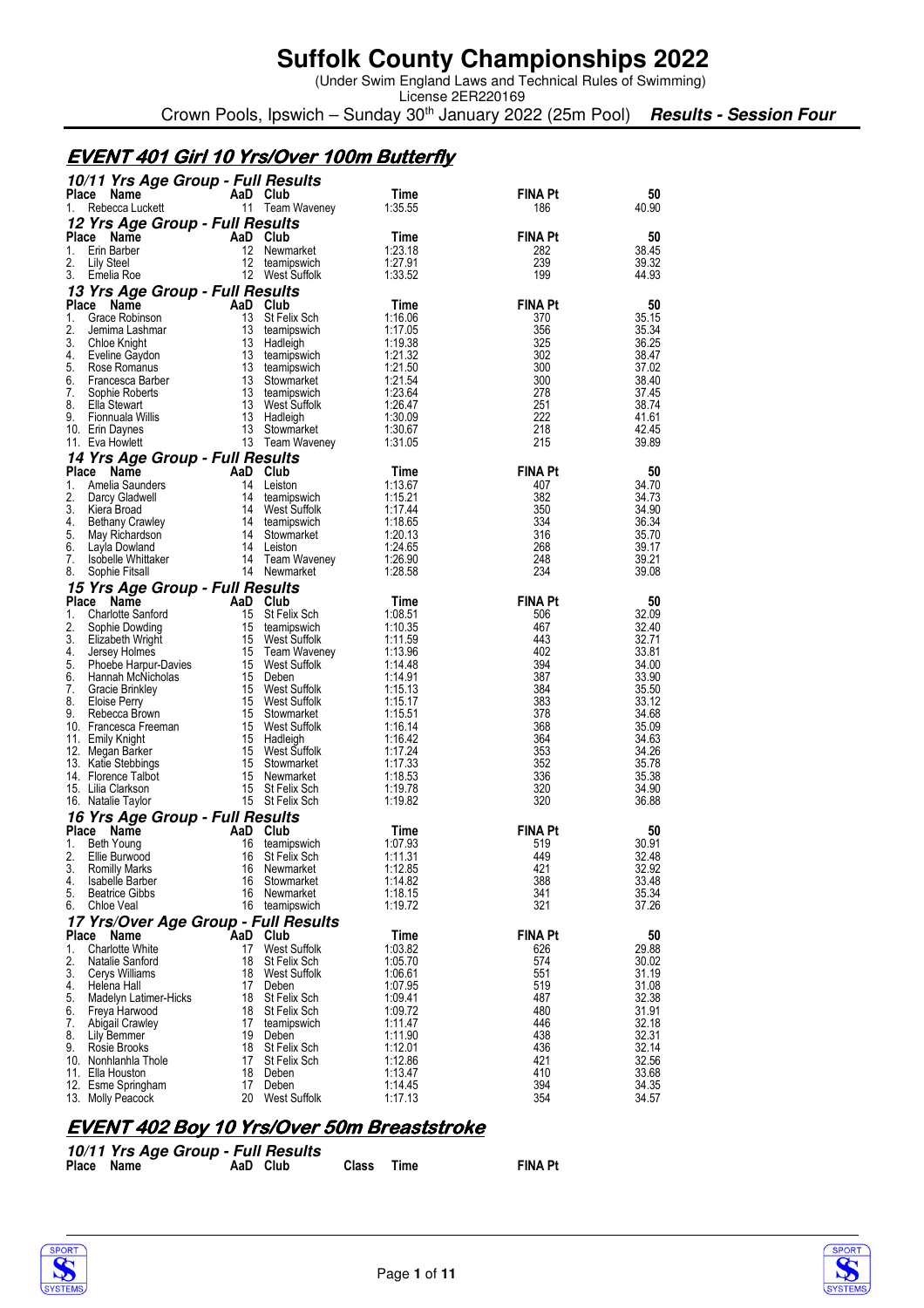(Under Swim England Laws and Technical Rules of Swimming)

|          |                                         |          |                             |       |                | License 2ER220169                                                      |                               |
|----------|-----------------------------------------|----------|-----------------------------|-------|----------------|------------------------------------------------------------------------|-------------------------------|
|          |                                         |          |                             |       |                | Crown Pools, Ipswich – Sunday 30 <sup>th</sup> January 2022 (25m Pool) | <b>Results - Session Four</b> |
|          |                                         |          |                             |       |                |                                                                        |                               |
| 1.       | Janos Csepely                           | 11       | teamipswich                 |       | 43.99          | 189                                                                    |                               |
| 2.       | Rhys Watsham                            | 11       | St Felix Sch                |       | 50.78          | 122                                                                    |                               |
| 2.       | James Vellacott                         | 11       | teamipswich                 |       | 50.78          | 122                                                                    |                               |
| 4.       | Noah Turna                              | 11       | Leiston                     |       | 50.82          | 122                                                                    |                               |
| 5.       | Dexter Winterburn                       | 11       | teamipswich                 |       | 51.25          | 119                                                                    |                               |
| 6.       | Rex Harrison                            | 11       | Stowmarket                  |       | 51.79          | 115                                                                    |                               |
| 7.       | Jake Battle                             | 11       | Stowmarket                  |       | 51.96          | 114                                                                    |                               |
| 8.       | <b>Freddy Nicholls</b>                  | 11       | Leiston                     |       | 51.97          | 114                                                                    |                               |
| 9.       | <b>Finley Miller</b>                    | 11       | Felixstowe                  |       | 52.51          | 111                                                                    |                               |
|          | 10. Byron Miller                        | 11       | Hadleigh                    |       | 53.74          | 103                                                                    |                               |
|          | 11. Dylan Lamble                        | 11       | Stowmarket                  |       | 54.25          | 100                                                                    |                               |
|          | 12. Heath Harrison                      | 11       | Stowmarket                  |       | 54.32          | 100                                                                    |                               |
|          | 13. Louis Palmer                        |          | 11 West Suffolk             |       | 55.00          | 96                                                                     |                               |
|          | 14. Max Palmer                          | 11       | West Suffolk                |       | 55.05          | 96                                                                     |                               |
|          | 15. Kyren Williams                      | 11       | teamipswich                 |       | 55.44          | 94                                                                     |                               |
|          | 16. Jacob Halliday                      |          | 11 Team Waveney             |       | 55.54          | 93                                                                     |                               |
|          | 17. Isaac Edwards                       | 11       | Newmarket                   |       | 56.28          | 90                                                                     |                               |
|          | 18. Kuba Pociot                         |          | 10 teamipswich              |       | 58.44          | 80                                                                     |                               |
|          | 19. Evan Harrison                       |          | 10 Stowmarket               |       | 59.31          | 77                                                                     |                               |
|          | 20. Matthew Blackwell                   |          | 10 West Suffolk             |       | 1:00.95        | 71                                                                     |                               |
|          | Sebastien Collier                       | 11       | Newmarket                   |       | <b>DNC</b>     |                                                                        |                               |
|          | <b>Buddy Thain</b>                      | 11       | teamipswich                 |       | <b>DNC</b>     |                                                                        |                               |
|          | Christopher Sloper                      | 11       | Hadleigh                    |       | <b>DNC</b>     |                                                                        |                               |
|          | Aron Mozes                              | 10       | teamipswich                 |       | DQ             |                                                                        |                               |
|          | <b>Ricards Korotkihs</b>                | 11       | teamipswich                 |       | DQ             |                                                                        |                               |
|          | 12 Yrs Age Group - Full Results         |          |                             |       |                |                                                                        |                               |
|          | Place Name                              | AaD Club |                             |       |                | <b>FINA Pt</b>                                                         |                               |
|          |                                         |          |                             | Class | Time           |                                                                        |                               |
| 1.       | Orlando Whiting                         | 12       | St Felix Sch                |       | 41.39          | 227                                                                    |                               |
| 2.       | William Jones                           | 12       | teamipswich                 |       | 41.53          | 224                                                                    |                               |
| 3.       | Haiden Hall                             | 12       | Deben                       |       | 43.69          | 193                                                                    |                               |
| 4.       | Attila Mozes                            | 12       | teamipswich                 |       | 46.28          | 162                                                                    |                               |
| 5.       | Richard Levell                          |          | 12 West Suffolk             |       | 46.64          | 158                                                                    |                               |
| 6.       | James Whittaker                         |          | 12 Team Waveney             |       | 51.88          | 115                                                                    |                               |
| 7.       | <b>Ethan Wallis</b>                     | 12       | St Felix Sch                |       | 52.94          | 108                                                                    |                               |
| 8.       | Jacob Emms                              |          | 12 Stowmarket               |       | 57.19          | 86                                                                     |                               |
| 9.       | Oliver Scrine                           |          | 12 teamipswich              |       | 59.72          | 75                                                                     |                               |
|          | 13 Yrs Age Group - Full Results         |          |                             |       |                |                                                                        |                               |
|          | Place Name                              | AaD Club |                             | Class | Time           | <b>FINA Pt</b>                                                         |                               |
| 1.       | <b>Charlie Ruddell</b>                  | 13       | teamipswich                 |       | 36.65          | 327                                                                    |                               |
| 2.       | Jude Gunner                             | 13       | St Felix Sch                |       | 38.27          | 287                                                                    |                               |
| 3.       | George Everett                          | 13       | West Suffolk                |       | 40.36          | 244                                                                    |                               |
| 4.       | <b>Will Riley</b>                       | 13       | teamipswich                 |       | 40.70          | 238                                                                    |                               |
| 5.       | Sam Jackson                             | 13       | Deben                       |       | 41.74          | 221                                                                    |                               |
| 6.       | Finlay Blagg                            | 13       | Stowmarket                  |       | 42.01          | 217                                                                    |                               |
| 7.       | <b>Isaac Robertson</b>                  |          | 13 Newmarket                |       | 42.63          | 207                                                                    |                               |
| 8.       | Samuel Chamberlain                      |          | 13 West Suffolk             |       | 42.70          | 206                                                                    |                               |
| 9.       | Aidan Scott                             |          | 13 St Felix Sch             |       | 42.76          | 205                                                                    |                               |
|          | 10. Jude Mason                          |          | 13 Stowmarket               |       | 44.17          | 186                                                                    |                               |
|          | 11. Tom Phillips                        |          | 13 West Suffolk             |       | 44.76          | 179                                                                    |                               |
| 12.      | Benjamin Langford                       | 13       | Leiston                     |       | 45.95          | 165                                                                    |                               |
|          | 13. Toby Glennerster                    | 13       | St Felix Sch                |       | 47.63          | 148                                                                    |                               |
|          | 14. Bobby Dunnett                       | 13       | Leiston                     |       | 48.36          | 142                                                                    |                               |
|          | 15. Harrison Page                       | 13       | West Suffolk                |       | 48.43          | 141                                                                    |                               |
|          | 16. Angus Thompson                      | 13       | Deben                       |       | 48.51          | 141                                                                    |                               |
|          | 17. Joseph Handley                      | 13       | Stowmarket                  |       | 50.17          | 127                                                                    |                               |
|          | 18. Alastair Sheeran                    | 13       | Felixstowe                  |       | 51.51          | 117                                                                    |                               |
|          | Reece Bedder                            |          | 13 Team Waveney             |       | <b>DNC</b>     |                                                                        |                               |
|          | 14 Yrs Age Group - Full Results         |          |                             |       |                |                                                                        |                               |
|          | Place Name                              |          | AaD Club                    | Class | Time           | <b>FINA Pt</b>                                                         |                               |
| 1.       | Alex Harrop                             | 14       | teamipswich                 |       | 34.98          | 376                                                                    |                               |
| 2.       | Ben Every                               | 14       | St Felix Sch                |       | 36.47          | 331                                                                    |                               |
| 3.       | Ethan Thomson                           | 14       |                             |       | 37.28          | 310                                                                    |                               |
|          |                                         |          | teamipswich                 |       | 37.47          | 306                                                                    |                               |
| 4.<br>5. | Daniel Turner                           | 14<br>14 | Team Waveney<br>Stowmarket  |       | 37.80          | 298                                                                    |                               |
| 6.       | Joseph Clarke<br>Teilo Ruffles-Francis  | 14       | Stowmarket                  |       | 37.97          | 294                                                                    |                               |
| 7.       |                                         | 14       |                             |       | 38.51          | 281                                                                    |                               |
| 8.       | Max Nicholls                            |          | Leiston                     |       | 39.65          | 258                                                                    |                               |
|          | Ewan Coackley                           | 14       | teamipswich                 |       |                |                                                                        |                               |
| 9.       | Harry Alexander                         | 14       | teamipswich                 |       | 39.90          | 253                                                                    |                               |
|          | 10. Jack Bidle                          | 14       | Team Waveney                |       | 40.24          | 247                                                                    |                               |
|          | 11. Evan Aldridge                       |          | 14 St Felix Sch             |       | 40.29          | 246                                                                    |                               |
|          | 12. Hayden Garrod                       |          | 14 Team Waveney             |       | 41.36          | 227                                                                    |                               |
|          | 13. Sebastian Reynolds                  | 14       | Hadleigh<br>14 West Suffolk |       | 42.13<br>42.24 | 215<br>213                                                             |                               |
|          | 14. Samuel Blackwell                    | 14       | Team Waveney                |       | 42.94          | 203                                                                    |                               |
|          | 15. Joseph Halliday                     |          |                             |       | 43.70          | 192                                                                    |                               |
|          | 16. Bayley Harris<br>17. Edward Parsons | 14<br>14 | Hadleigh<br>Deben           |       | 46.62          | 158                                                                    |                               |
|          | Liam-Nik Matthews                       | 14       | Team Waveney                |       | <b>DNC</b>     |                                                                        |                               |
|          |                                         |          |                             |       |                |                                                                        |                               |
|          | 15 Yrs Age Group - Full Results         |          |                             |       |                |                                                                        |                               |
|          | Place Name                              | AaD Club |                             | Class | Time           | <b>FINA Pt</b>                                                         |                               |
|          |                                         |          |                             |       |                |                                                                        |                               |

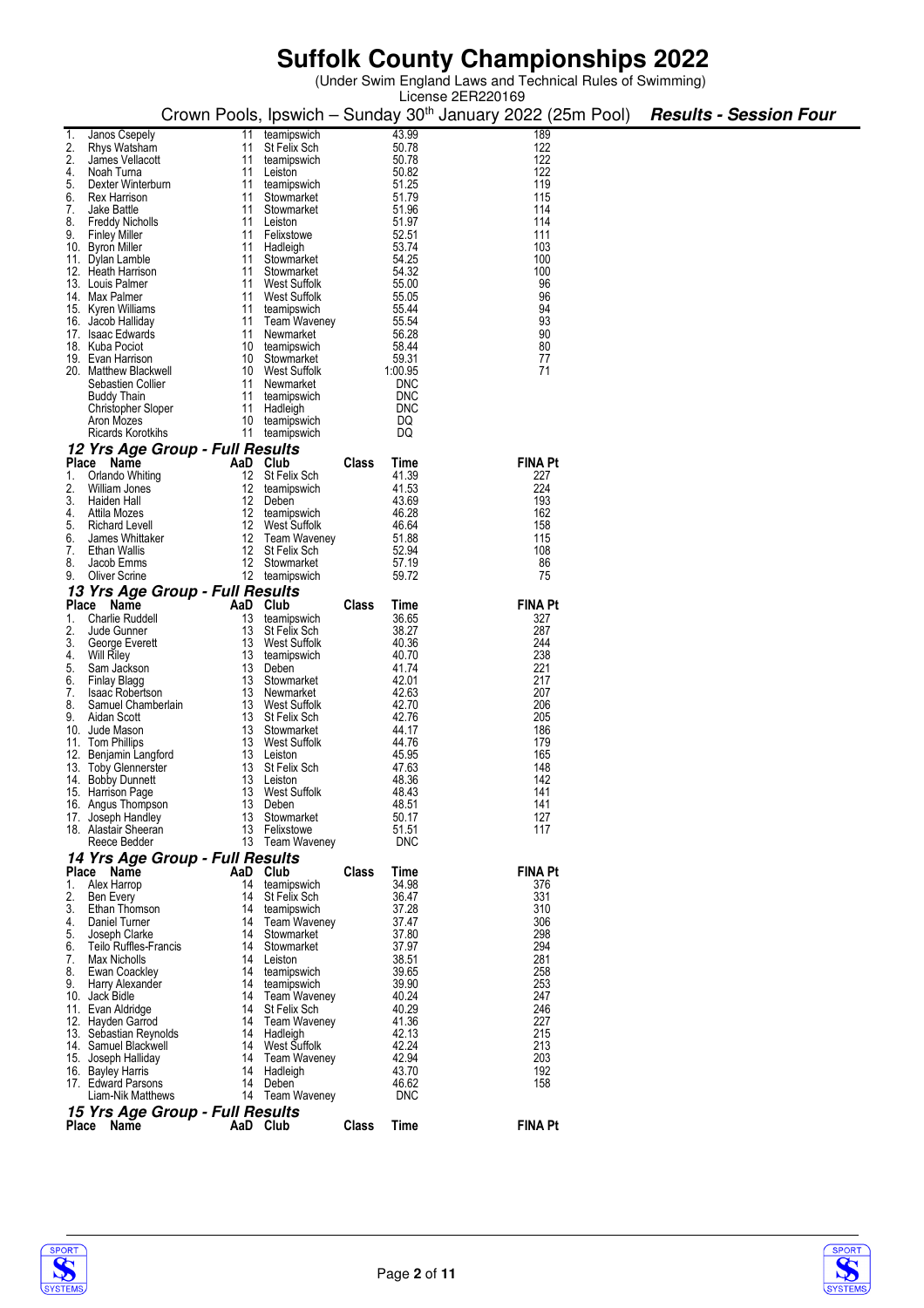(Under Swim England Laws and Technical Rules of Swimming)

|          |                                                                        |    |                                   |              |                | License 2ER220169                                                      |                               |  |  |
|----------|------------------------------------------------------------------------|----|-----------------------------------|--------------|----------------|------------------------------------------------------------------------|-------------------------------|--|--|
|          |                                                                        |    |                                   |              |                | Crown Pools, Ipswich - Sunday 30 <sup>th</sup> January 2022 (25m Pool) | <b>Results - Session Four</b> |  |  |
| 1.       | Patch Robinson                                                         | 15 | teamipswich                       |              | 33.34          | 434                                                                    |                               |  |  |
| 2.       | Charlie McKinnon                                                       | 15 | St Felix Sch                      |              | 34.26          | 400                                                                    |                               |  |  |
| 3.       | Thomas Spelman                                                         |    | 15 Stowmarket                     |              | 35.17          | 370                                                                    |                               |  |  |
| 4.       | Luke Wilson                                                            |    | 15 Team Waveney                   |              | 35.89          | 348                                                                    |                               |  |  |
| 5.<br>6. | <b>Ben Howlett</b><br>Nathan Birchenough                               |    | 15 teamipswich<br>15 St Felix Sch |              | 35.94<br>36.27 | 346<br>337                                                             |                               |  |  |
| 7.       | Ashton Redhead                                                         |    | 15 teamipswich                    |              | 36.47          | 331                                                                    |                               |  |  |
| 8.       | Charlie Payne                                                          |    | 15 Newmarket                      |              | 37.66          | 301                                                                    |                               |  |  |
| 9.       | Samuel Everett                                                         |    | 15 West Suffolk                   |              | 37.67          | 301                                                                    |                               |  |  |
|          | 10. Nicholas Barber                                                    |    | 15 Stowmarket                     |              | 38.78          | 276                                                                    |                               |  |  |
|          | 11. James Shipp                                                        |    | 15 Mildenhall                     |              | 39.15          | 268                                                                    |                               |  |  |
|          | 12. Owen Young                                                         |    | 15 Felixstowe                     |              | 39.80          | 255                                                                    |                               |  |  |
|          | 16 Yrs Age Group - Full Results                                        |    |                                   |              |                |                                                                        |                               |  |  |
|          | Place Name                                                             |    | AaD Club                          | Class        | Time           | <b>FINA Pt</b>                                                         |                               |  |  |
| 1.       | Luka Page                                                              | 16 | West Suffolk                      |              | 32.75          | 458                                                                    |                               |  |  |
| 2.<br>3. | Archie Chamberlain                                                     | 16 | West Suffolk                      |              | 33.25          | 437                                                                    |                               |  |  |
| 4.       | William Ellard<br>Joseph McGonigle                                     |    | 16 St Felix Sch<br>16 Newmarket   |              | 33.27<br>34.21 | 437<br>402                                                             |                               |  |  |
| 5.       | <b>Thomas Deaton</b>                                                   |    | 16 Newmarket                      |              | 35.47          | 360                                                                    |                               |  |  |
| 6.       | Daniel Pryke                                                           |    | 16 Deben                          |              | 35.50          | 359                                                                    |                               |  |  |
| 7.       | Raven Dodsworth                                                        |    | 16 Newmarket                      |              | 35.84          | 349                                                                    |                               |  |  |
| 8.       | Samuel Tolputt                                                         | 16 | Deben                             |              | 36.35          | 335                                                                    |                               |  |  |
| 9.       | Lewis Oliver                                                           | 16 | Newmarket                         |              | 36.63          | 327                                                                    |                               |  |  |
|          | 10. Charlie Hines                                                      | 16 | Stowmarket                        |              | 38.73          | 277                                                                    |                               |  |  |
|          | Joe Flowers                                                            |    | 16 St Felix Sch                   |              | <b>DNC</b>     |                                                                        |                               |  |  |
|          | 17 Yrs/Over Age Group - Full Results                                   |    |                                   |              |                |                                                                        |                               |  |  |
|          | Place Name                                                             |    | AaD Club                          | <b>Class</b> | Time           | <b>FINA Pt</b>                                                         |                               |  |  |
| 1.       | Henry King                                                             |    | 19 West Suffolk                   |              | 29.90          | 602                                                                    |                               |  |  |
| 2.       | Thomas Page                                                            |    | 18 West Suffolk                   |              | 30.20          | 584                                                                    |                               |  |  |
| 3.       | Harvey Hall                                                            | 19 | Deben                             |              | 30.34<br>31.04 | 576                                                                    |                               |  |  |
| 4.<br>5. | Lewis Chapman<br>Sam Perkins                                           | 21 | Stowmarket<br>20 teamipswich      |              | 31.13          | 538<br>533                                                             |                               |  |  |
| 6.       | Myles Turner                                                           |    | 22 West Suffolk                   |              | 31.58          | 511                                                                    |                               |  |  |
| 7.       | Matthew Debenham                                                       |    | 18 teamipswich                    |              | 31.94          | 494                                                                    |                               |  |  |
| 8.       | Edward Merhan                                                          |    | 17 West Suffolk                   |              | 32.71          | 459                                                                    |                               |  |  |
| 9.       | Jed Howard                                                             |    | 17 Team Waveney                   |              | 32.87          | 453                                                                    |                               |  |  |
|          | 10. Troy Douglas-Collow                                                |    | 26 Team Waveney                   |              | 32.99          | 448                                                                    |                               |  |  |
|          | 11. Noah Crabb                                                         | 17 | teamipswich                       |              | 33.05          | 445                                                                    |                               |  |  |
|          | 12. Martin Hailes                                                      |    | 48 Team Waveney                   |              | 33.07          | 445                                                                    |                               |  |  |
|          | 13. Marin De Villard                                                   |    | 17 St Felix Sch                   |              | 33.08<br>33.11 | 444<br>443                                                             |                               |  |  |
|          | 14. James Clay<br>15. Marcus Moscuzza                                  |    | 17 Stowmarket<br>17 St Felix Sch  |              | 33.26          | 437                                                                    |                               |  |  |
|          | 16. William Handlev                                                    |    | 20 Stowmarket                     |              | 33.48          | 428                                                                    |                               |  |  |
|          | 17. Matthew Brown                                                      |    | 17 Stowmarket                     |              | 35.73          | 352                                                                    |                               |  |  |
|          | 18. Ben Phillips                                                       |    | 17 West Suffolk                   |              | 36.00          | 345                                                                    |                               |  |  |
|          | 19. Jacob Chapman                                                      |    | 18 Stowmarket                     |              | 36.10          | 342                                                                    |                               |  |  |
|          | 20. Ryan Crouch                                                        |    | 28 teamipswich                    | 9            | 36.61          | 328                                                                    |                               |  |  |
|          | Combined Result - Multi-Classification by British Para-Swimming Points |    |                                   |              |                |                                                                        |                               |  |  |
|          | Place Name                                                             |    | AaD Club                          | Class<br>9   | Time           | <b>BDPoints</b><br>524                                                 |                               |  |  |
|          | 1. Ryan Crouch                                                         |    | 28 teamipswich                    |              | 36.61          |                                                                        |                               |  |  |
|          |                                                                        |    |                                   |              |                |                                                                        |                               |  |  |
|          | EVENT 403 Girl 10 Yrs/Over 50m Backstroke                              |    |                                   |              |                |                                                                        |                               |  |  |

#### **10/11 Yrs Age Group - Full Results**

| Place Name |  | AaD Club | Time | <b>FINA Pt</b> |
|------------|--|----------|------|----------------|
|            |  |          |      |                |



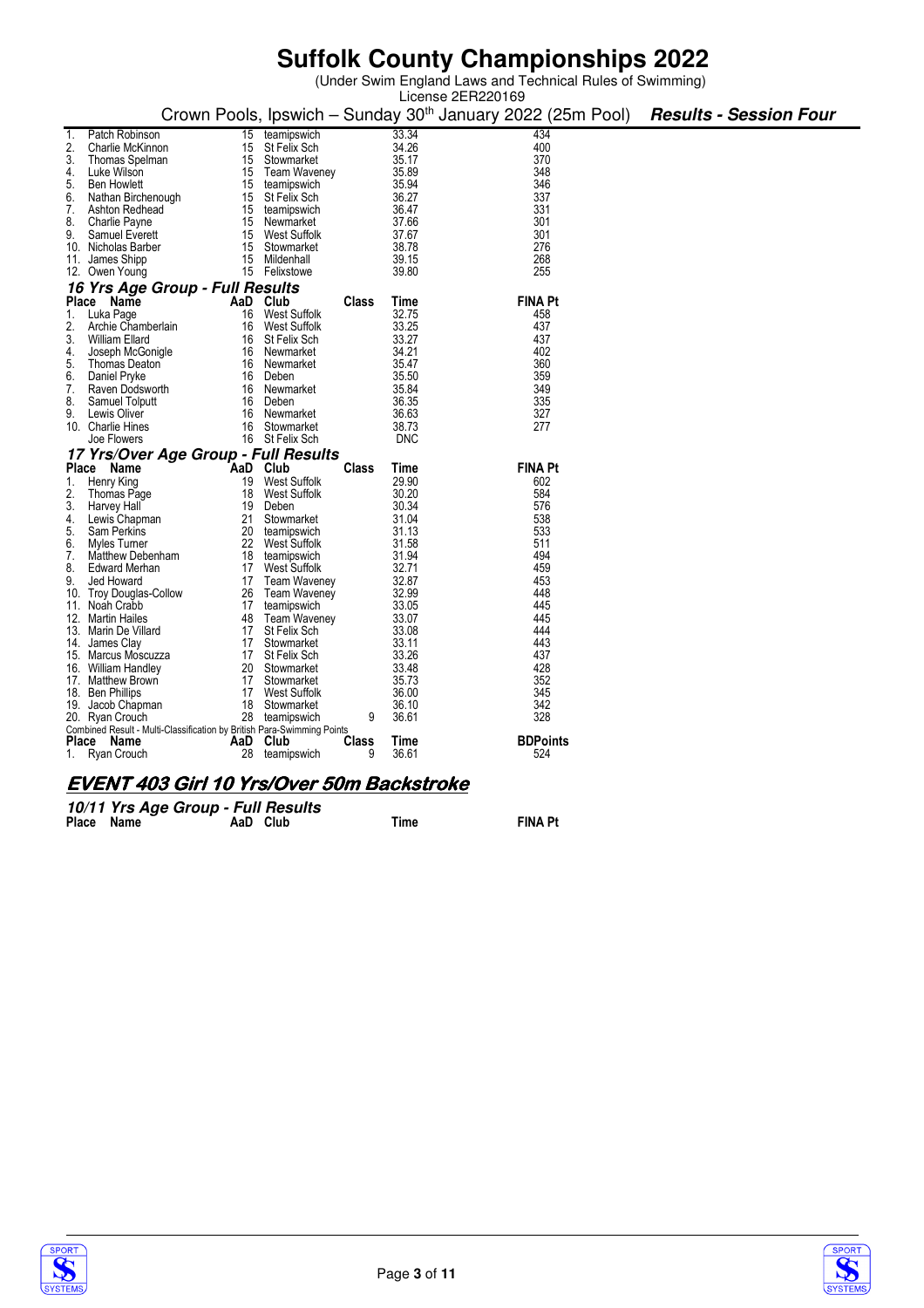(Under Swim England Laws and Technical Rules of Swimming)

|          |                                                   |          |                                 |                | License 2ER220169                                                      |  |                               |
|----------|---------------------------------------------------|----------|---------------------------------|----------------|------------------------------------------------------------------------|--|-------------------------------|
|          |                                                   |          |                                 |                | Crown Pools, Ipswich – Sunday 30 <sup>th</sup> January 2022 (25m Pool) |  | <b>Results - Session Four</b> |
|          |                                                   |          |                                 |                |                                                                        |  |                               |
| 1.       | Isla Coackley                                     | 11       | teamipswich                     | 41.76          | 230                                                                    |  |                               |
| 2.       | Casey Hopewell-Campion                            | 11       | Newmarket                       | 41.97          | 226                                                                    |  |                               |
| 3.       | Maelys Jacquet                                    | 11       | Felixstowe                      | 42.35<br>42.47 | 220<br>219                                                             |  |                               |
| 4.<br>5. | Izzy Gebhard<br>Beau Waterhouse                   | 11<br>11 | teamipswich<br>Newmarket        | 42.54          | 217                                                                    |  |                               |
| 6.       | India Clement                                     | 10       | West Suffolk                    | 42.65          | 216                                                                    |  |                               |
| 7.       |                                                   | 11       | West Suffolk                    | 43.44          | 204                                                                    |  |                               |
| 8.       | Poppy Moore<br>Sophie Knight                      | 10       |                                 | 43.45          | 204                                                                    |  |                               |
| 9.       | <b>Iolanthe Alty</b>                              | 11       | Hadleigh<br>teamipswich         | 43.52          | 203                                                                    |  |                               |
|          | 10. Anabelle Wan                                  | 11       | Felixstowe                      | 43.73          | 200                                                                    |  |                               |
|          | 11. Rebecca Luckett                               | 11       | Team Waveney                    | 44.51          | 190                                                                    |  |                               |
|          | 12. Imogen McVittie                               | 10       | Hadleigh                        | 44.70          | 187                                                                    |  |                               |
|          | 13. Olivia Swallow                                | 10       | teamipswich                     | 45.33          | 180                                                                    |  |                               |
|          | 14. Isla Mason                                    | 10       | Stowmarket                      | 45.67          | 176                                                                    |  |                               |
|          | 15. Annabelle Knights                             | 11       | St Felix Sch                    | 45.83          | 174                                                                    |  |                               |
|          | 16. Freya Willis                                  | 11       | Leiston                         | 46.29          | 169                                                                    |  |                               |
|          | 17. Lola-Rose Curtin                              | 11       | Team Waveney                    | 46.41          | 167                                                                    |  |                               |
|          | 18. Abigail McWattie                              | 11       | West Suffolk                    | 47.07          | 160                                                                    |  |                               |
|          | 19. Violet Freezer                                | 10       | teamipswich                     | 47.56          | 155                                                                    |  |                               |
|          | 20. Layla Murray                                  | 11       | Mildenhall                      | 48.29          | 148                                                                    |  |                               |
|          | 21. Amber Daynes                                  | 10       | Stowmarket                      | 48.31          | 148                                                                    |  |                               |
|          | 22. Poppy Hines                                   | 11       | Stowmarket                      | 48.35          | 148                                                                    |  |                               |
|          | 23. Harriet Townend                               | 11       | Stowmarket                      | 48.74          | 144                                                                    |  |                               |
|          | 24. Caitlin Millen                                | 10       | Stowmarket                      | 49.25          | 140                                                                    |  |                               |
|          | 25. Gracie Reed                                   | 11       | Team Waveney                    | 49.31          | 139                                                                    |  |                               |
|          | 26. Emily Colls                                   | 11       | St Felix Sch                    | 49.36          | 139                                                                    |  |                               |
|          | 27. Holly Love                                    | 11       | St Felix Sch                    | 49.60          | 137                                                                    |  |                               |
|          | 28. Daisy Hills                                   | 11       | St Felix Sch                    | 49.90          | 135                                                                    |  |                               |
|          | 29. Emilia Beswick                                | 11       | Newmarket                       | 51.60          | 122                                                                    |  |                               |
|          | 30. Erin Millin                                   | 11       | Stowmarket                      | 53.03          | 112                                                                    |  |                               |
|          | Lucy Harmer                                       | 11       | Team Waveney                    | <b>DNC</b>     |                                                                        |  |                               |
|          | Alexandra McVittie                                | 10       | Hadleigh                        | DNC            |                                                                        |  |                               |
|          | Emilia Armstrong                                  | 11       | Stowmarket                      | DQ             |                                                                        |  |                               |
|          | Nina Allen                                        | 11       | Newmarket                       | DQ             |                                                                        |  |                               |
|          | 12 Yrs Age Group - Full Results                   |          |                                 |                |                                                                        |  |                               |
|          | Place<br>Name                                     | AaD      | Club                            | Time           | <b>FINA Pt</b>                                                         |  |                               |
| 1.       | Erin Barber                                       | 12       | Newmarket                       | 34.28          | 416                                                                    |  |                               |
| 2.       | Lily Steel                                        | 12       | teamipswich                     | 34.96          | 392                                                                    |  |                               |
| 3.       | Anniston Coleman                                  | 12       | Newmarket                       | 37.53          | 317                                                                    |  |                               |
| 4.       | Nicole Peddelty                                   | 12       | teamipswich                     | 38.07          | 304                                                                    |  |                               |
| 4.       | <b>Emily Sinclair</b>                             | 12       | West Suffolk                    | 38.07          | 304                                                                    |  |                               |
| 6.       | Francesca Thompson                                | 12       | Team Waveney                    | 38.86          | 285                                                                    |  |                               |
| 7.       | Isabella Bryan                                    | 12<br>12 | teamipswich                     | 38.90<br>39.02 | 285<br>282                                                             |  |                               |
| 8.<br>9. | <b>Brooke Copping</b><br>Samantha Martelino       | 12       | West Suffolk<br>Newmarket       | 39.18          | 278                                                                    |  |                               |
| 9.       |                                                   | 12       | Leiston                         | 39.18          | 278                                                                    |  |                               |
|          | <b>Charlotte Catchpole</b><br>11. Guste Raudonyte | 12       | Newmarket                       | 39.61          | 269                                                                    |  |                               |
|          | 12. Grace Mutton                                  | 12       | teamipswich                     | 39.82          | 265                                                                    |  |                               |
|          | 13. Polly Ruddell                                 | 12       | teamipswich                     | 40.49          | 252                                                                    |  |                               |
|          | 14. Lola Pugh                                     | 12       | teamipswich                     | 40.97          | 243                                                                    |  |                               |
|          | 15. Maggie Marshall                               | 12       | teamipswich                     | 42.04          | 225                                                                    |  |                               |
|          | 16. Sophie Murton                                 | 12       | teamipswich                     | 43.81          | 199                                                                    |  |                               |
|          | 17. Emelia Roe                                    | 12       | <b>West Suffolk</b>             | 44.17          | 194                                                                    |  |                               |
|          | 18. Rebecca Kelly                                 | 12       | teamipswich                     | 44.34          | 192                                                                    |  |                               |
|          | Evie Woollard                                     | 12       | teamipswich                     | <b>DNC</b>     |                                                                        |  |                               |
|          | Poppy Eade                                        |          | 12 Team Waveney                 | DNC            |                                                                        |  |                               |
|          | 13 Yrs Age Group - Full Results                   |          |                                 |                |                                                                        |  |                               |
|          | Place Name                                        | AaD Club |                                 | Time           | <b>FINA Pt</b>                                                         |  |                               |
| 1.       | Chloe Knight                                      | 13       | Hadleigh                        | 32.43          | 491                                                                    |  |                               |
| 2.       | Clementine Lovell                                 | 13       | teamipswich                     | 33.84          | 432                                                                    |  |                               |
| 3.       | Sophie Roberts                                    | 13       | teamipswich                     | 34.27          | 416                                                                    |  |                               |
| 4.       | Emilia Johnson                                    | 13       | St Felix Sch                    | 34.42          | 411                                                                    |  |                               |
| 5.       | Grace Robinson                                    |          | 13 St Felix Sch                 | 34.62          | 404                                                                    |  |                               |
| 6.       | Jemima Lashmar                                    | 13       | teamipswich                     | 35.00          | 391                                                                    |  |                               |
| 7.       | Miley Wilson-Mansfield                            | 13       | Newmarket                       | 35.34          | 380                                                                    |  |                               |
| 8.       | Erin Uttridge                                     | 13       | teamipswich                     | 35.40          | 378                                                                    |  |                               |
| 9.       | Amelia Lewis                                      | 13       | teamipswich                     | 36.03          | 358                                                                    |  |                               |
|          | 10. Aimee Burgess                                 | 13       | teamipswich                     | 36.34          | 349                                                                    |  |                               |
|          | 11. Ella Deaton                                   | 13       | Newmarket                       | 36.35          | 349                                                                    |  |                               |
|          | 12. Isla Dugdale                                  | 13       | Newmarket                       | 36.74          | 338                                                                    |  |                               |
|          | 13. Nicole Taylor                                 | 13       | St Felix Sch                    | 36.88          | 334                                                                    |  |                               |
|          | 14. Emma Lovegrove                                | 13       | Mildenhall                      | 37.20          | 325                                                                    |  |                               |
|          | 15. Selina Green                                  | 13       | St Felix Sch                    | 38.21          | 300                                                                    |  |                               |
|          | 16. Ella Stewart                                  | 13       | West Suffolk                    | 38.28          | 299                                                                    |  |                               |
|          | 17. Francesca Barber                              |          | 13 Stowmarket                   | 38.94<br>39.50 | 284<br>272                                                             |  |                               |
|          | 18. Lauren Smith<br>19. Lily Hills                | 13       | 13 Team Waveney<br>St Felix Sch | 40.73          | 248                                                                    |  |                               |
|          | 20. Ella Denham                                   | 13       | Hadleigh                        | 41.47          | 235                                                                    |  |                               |
|          | 21. Fionnuala Willis                              | 13       | Hadleigh                        | 41.57          | 233                                                                    |  |                               |
|          | 22. Emily Turner                                  | 13       | St Felix Sch                    | 42.37          | 220                                                                    |  |                               |
|          | Isabella Brinded                                  | 13       | Leiston                         | <b>DNC</b>     |                                                                        |  |                               |
|          | Grace Adamson                                     |          | 13 West Suffolk                 | <b>DNC</b>     |                                                                        |  |                               |
|          | 14 Yrs Age Group - Full Results                   |          |                                 |                |                                                                        |  |                               |
|          | Place Name                                        | AaD Club |                                 | <b>Time</b>    | <b>FINA Pt</b>                                                         |  |                               |
|          |                                                   |          |                                 |                |                                                                        |  |                               |



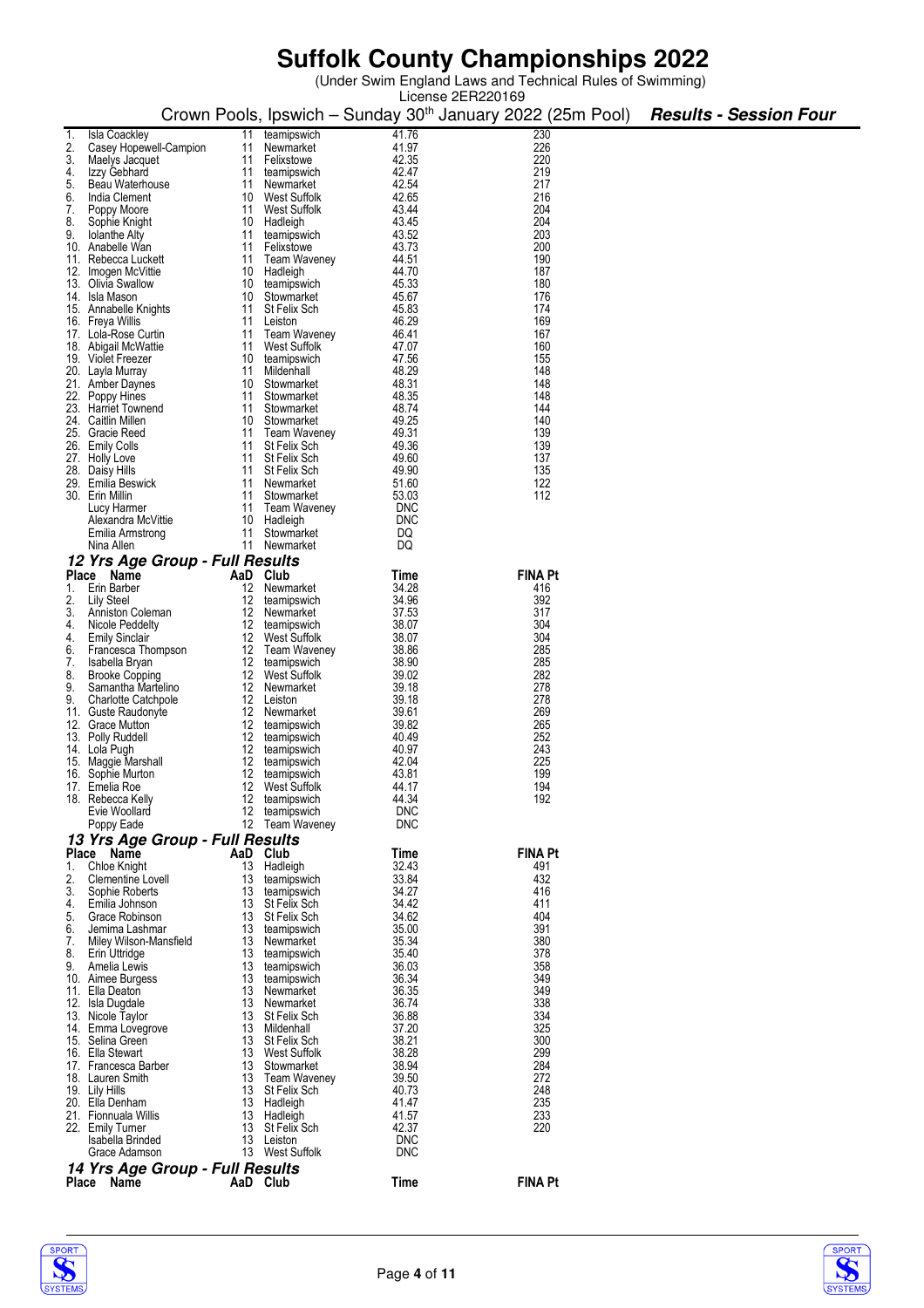(Under Swim England Laws and Technical Rules of Swimming)

|          |                                             |          |                                    |                | License 2ER220169                                                      |                               |
|----------|---------------------------------------------|----------|------------------------------------|----------------|------------------------------------------------------------------------|-------------------------------|
|          |                                             |          |                                    |                | Crown Pools, Ipswich – Sunday 30 <sup>th</sup> January 2022 (25m Pool) | <b>Results - Session Four</b> |
|          |                                             |          |                                    |                |                                                                        |                               |
|          | Adrija Raudonyte                            | 14       | Newmarket                          | 32.86          | 472                                                                    |                               |
|          | Darcy Gladwell                              | 14       | teamipswich                        | 33.34          | 452                                                                    |                               |
| 3.       | <b>Isabel Thomas</b>                        | 14       | Newmarket                          | 33.79          | 434<br>402                                                             |                               |
| 4.<br>5. | <b>Florence Davies</b><br>Lily Brandt       | 14<br>14 | Deben<br>Newmarket                 | 34.68<br>34.91 | 394                                                                    |                               |
| 6.       | Anna Flowers                                | 14       | Leiston                            | 35.78          | 366                                                                    |                               |
| 7.       | Nell Motts                                  | 14       | Hadleigh                           | 35.99          | 359                                                                    |                               |
| 8.       | Amelia Saunders                             | 14       | Leiston                            | 36.13          | 355                                                                    |                               |
| 9.       | Imogen Ball                                 | 14       | <b>Team Waveney</b>                | 36.65          | 340                                                                    |                               |
|          | 10. Sophie Fitsall                          | 14       | Newmarket                          | 36.86          | 335                                                                    |                               |
|          | 11. Iona Tait                               | 14       | Deben                              | 36.90          | 333                                                                    |                               |
|          | 12. Maia Thompson                           | 14       | <b>Team Waveney</b>                | 37.13          | 327                                                                    |                               |
|          | 13. Charlotte Creasy                        | 14       | West Suffolk                       | 37.17          | 326                                                                    |                               |
|          | 14. May Richardson                          | 14       | Stowmarket                         | 37.23          | 325                                                                    |                               |
|          | 15. Sophie Harrington                       | 14       | Deben                              | 37.28<br>37.41 | 323<br>320                                                             |                               |
|          | 16. Holly Ridgeon<br>17. Isobelle Whittaker | 14<br>14 | Leiston<br>Team Waveney            | 37.47          | 318                                                                    |                               |
|          | 18. Katie Walker                            | 14       | Deben                              | 37.64          | 314                                                                    |                               |
|          | 19. Annabel Nichols                         | 14       | Leiston                            | 39.56          | 270                                                                    |                               |
|          | 15 Yrs Age Group - Full Results             |          |                                    |                |                                                                        |                               |
|          | Place Name                                  | AaD Club |                                    | Time           | <b>FINA Pt</b>                                                         |                               |
| 1.       | Chloe Armstrong                             | 15       | teamipswich                        | 32.02          | 511                                                                    |                               |
| 2.       | Sophie Dowding                              |          | 15 teamipswich                     | 33.05          | 464                                                                    |                               |
| 3.       | <b>Emily Knight</b>                         | 15       | Hadleigh                           | 33.60          | 442                                                                    |                               |
| 4.       | Megan Barker                                |          | 15 West Suffolk                    | 34.03          | 425                                                                    |                               |
| 5.       | Natalie Taylor                              |          | 15 St Felix Sch                    | 34.62          | 404                                                                    |                               |
| 6.       | Sophie Pennington                           |          | 15 teamipswich                     | 34.64          | 403                                                                    |                               |
| 7.       | Lilia Clarkson                              |          | 15 St Felix Sch                    | 34.70          | 401                                                                    |                               |
| 8.       | Francesca Freeman                           |          | 15 West Suffolk                    | 34.84          | 396                                                                    |                               |
| 9.       | Rebecca Brown                               |          | 15 Stowmarket                      | 34.88          | 395                                                                    |                               |
|          | 10. Gigi Gebhard<br>11. Katy Gilbrook       |          | 15 teamipswich<br>15 West Suffolk  | 35.43<br>35.45 | 377<br>376                                                             |                               |
|          | 12. Beatrice Sepanski                       |          | 15 West Suffolk                    | 35.71          | 368                                                                    |                               |
|          | 13. Hannah McNicholas                       |          | 15 Deben                           | 35.94          | 361                                                                    |                               |
|          | 14. Annette Molyneaux                       |          | 15 Hadleigh                        | 36.13          | 355                                                                    |                               |
|          | 15. Florence Talbot                         | 15       | Newmarket                          | 36.24          | 352                                                                    |                               |
|          | 16. Jersey Holmes                           |          | 15 Team Waveney                    | 36.46          | 346                                                                    |                               |
|          | 17. Katie Stebbings                         |          | 15 Stowmarket                      | 36.72          | 338                                                                    |                               |
|          | Ellen Duffield                              |          | 15 teamipswich                     | <b>DNC</b>     |                                                                        |                               |
|          | 16 Yrs Age Group - Full Results             |          |                                    |                |                                                                        |                               |
|          | Place Name                                  | AaD Club |                                    | Time           | <b>FINA Pt</b>                                                         |                               |
| 1.       | Matilda Bogle                               | 16       | teamipswich                        | 31.04          | 560                                                                    |                               |
|          | Karys-Rose Bunn                             | 16       | teamipswich                        | 31.70          | 526                                                                    |                               |
| 3.       | <b>Connie Davies</b>                        | 16       | Deben                              | 31.78          | 522                                                                    |                               |
| 4.<br>5. | Beth Young<br><b>Romilly Marks</b>          | 16       | 16 teamipswich<br>Newmarket        | 31.81<br>33.27 | 521<br>455                                                             |                               |
| 6.       | Elsie Pooley                                | 16       | West Suffolk                       | 33.35          | 452                                                                    |                               |
| 7.       | Isabelle Barber                             |          | 16 Stowmarket                      | 33.50          | 446                                                                    |                               |
| 8.       | Ellie Burwood                               | 16       | St Felix Sch                       | 33.85          | 432                                                                    |                               |
| 9.       | Grace Mann                                  | 16       | Team Waveney                       | 34.52          | 407                                                                    |                               |
|          | 10. Beatrice Gibbs                          |          | 16 Newmarket                       | 35.60          | 371                                                                    |                               |
|          | 17 Yrs/Over Age Group - Full Results        |          |                                    |                |                                                                        |                               |
|          | Place Name                                  | AaD Club |                                    | Time           | <b>FINA Pt</b>                                                         |                               |
| 1.       | Natalie Sanford                             | 18       | <b>St Felix Sch</b>                | 31.85          | 519                                                                    |                               |
| 2.       | Helena Hall                                 |          | 17 Deben                           | 31.92          | 515                                                                    |                               |
| 3.       | <b>Abigail Crawley</b>                      | 17       | teamipswich                        | 32.38          | 494                                                                    |                               |
| 4.       | <b>Emily Cutting</b>                        | 17       | West Suffolk                       | 32.41          | 492                                                                    |                               |
| 5.<br>6. | Lucy Hutchinson<br>Lorne Balfour            |          | 18 West Suffolk<br>17 St Felix Sch | 32.46<br>32.53 | 490<br>487                                                             |                               |
| 7.       | Esme Springham                              | 17       | Deben                              | 32.62          | 483                                                                    |                               |
| 7.       | <b>Holly Driver</b>                         | 17       | St Felix Sch                       | 32.62          | 483                                                                    |                               |
| 9.       | Rosie Brooks                                |          | 18 St Felix Sch                    | 33.20          | 458                                                                    |                               |
|          | 10. Nonhlanhla Thole                        | 17       | <b>St Felix Sch</b>                | 33.42          | 449                                                                    |                               |
|          | 11. Tess Wesley                             | 18       | Newmarket                          | 33.54          | 444                                                                    |                               |
|          | 12. Madelyn Latimer-Hicks                   |          | 18 St Felix Sch                    | 33.57          | 443                                                                    |                               |
|          | 13. Molly Peacock                           | 20       | West Suffolk                       | 33.60          | 442                                                                    |                               |
|          | 14. Ella Houston                            |          | 18 Deben                           | 33.63          | 441                                                                    |                               |
|          | 15. Sophie Quinton                          |          | 18 Deben                           | 33.72          | 437                                                                    |                               |
|          | 16. Caitlin McNicholas<br>17. Amber Ridgeon | 17       | Deben<br>17 Leiston                | 33.93<br>34.47 | 429<br>409                                                             |                               |
|          | 18. Georgina Stokes                         | 18       | Newmarket                          | 34.58          | 405                                                                    |                               |
|          | 19. Rowan Abbott                            | 17       | Hadleigh                           | 34.94          | 393                                                                    |                               |
|          |                                             |          |                                    |                |                                                                        |                               |
|          | EVENT ANA Roy 12 Vrs/Over ANDm IM           |          |                                    |                |                                                                        |                               |

### **EVENT404 Boy 12 Yrs/Over 400m IM 404 Boy Boy**

|         |                      |           | 13 Yrs Age Group - Full Results |              |              |                |              |              |              |
|---------|----------------------|-----------|---------------------------------|--------------|--------------|----------------|--------------|--------------|--------------|
|         | Place Name           |           | AaD Club                        |              | Time         | <b>FINA Pt</b> |              |              |              |
| 1.      | Jude Gunner          |           | 13                              | St Felix Sch | 5:27.15      | 369            |              |              |              |
|         |                      | 50m 32.05 | 100m 1:09.09                    | 150m 1:50.93 | 200m 2:32.02 | 250m 3:20.86   | 300m 4:11.32 | 350m 4:50.16 | 400m 5:27.15 |
| 2.      | Finlay Blagg         |           | 13                              | Stowmarket   | 6:24.79      | 227            |              |              |              |
|         | 50 <sub>m</sub>      | 40.90     | 100m 1:35.25                    | 150m 2:26.82 | 200m 3:14.28 | 250m 4:05.11   | 300m 4:59.17 | 350m 5:45.05 | 400m 6:24.79 |
|         |                      |           | 14 Yrs Age Group - Full Results |              |              |                |              |              |              |
|         | <b>Place</b><br>Name |           | AaD Club                        |              | Time         | <b>FINA Pt</b> |              |              |              |
| $1_{-}$ | Alex Harrop          |           | 14                              | teamipswich  | 5:13.26      | 421            |              |              |              |
|         | 50 <sub>m</sub>      | 31.49     | 100m 1:08.89                    | 150m 1:50.05 | 200m 2:28.55 | 250m 3:15.87   | 300m 4:02.56 | 350m 4:39.27 | 400m 5:13.26 |



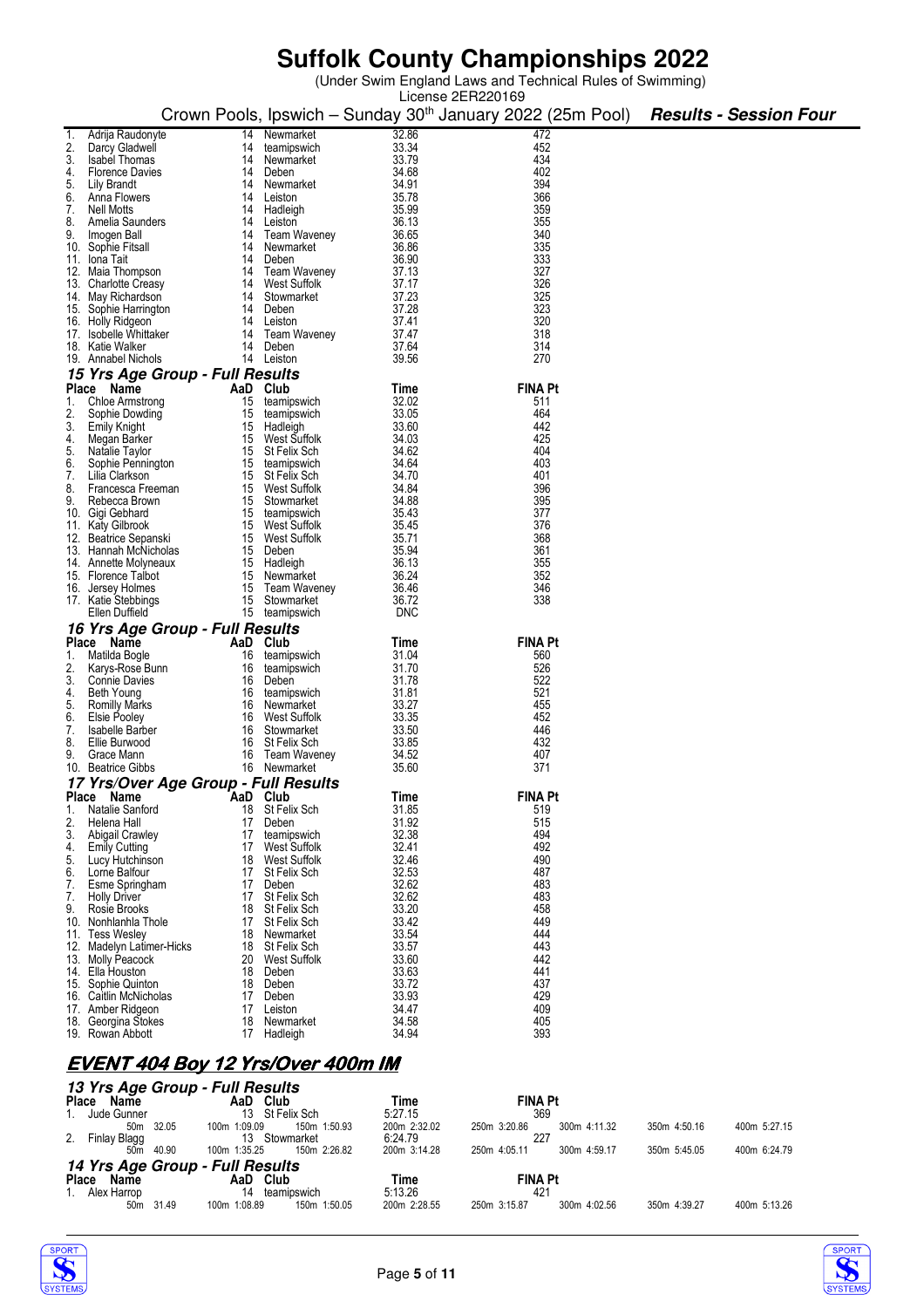(Under Swim England Laws and Technical Rules of Swimming)

|                        |                                                  |                 |                                                                        |                         | License 2ER220169   |              |                |                    |                               |  |
|------------------------|--------------------------------------------------|-----------------|------------------------------------------------------------------------|-------------------------|---------------------|--------------|----------------|--------------------|-------------------------------|--|
|                        |                                                  |                 | Crown Pools, Ipswich – Sunday 30 <sup>th</sup> January 2022 (25m Pool) |                         |                     |              |                |                    | <b>Results - Session Four</b> |  |
| 2.                     | Oscar Winterburn                                 |                 | 14 teamipswich                                                         | 5:13.83                 | 418                 |              |                |                    |                               |  |
|                        | 50m 32.29                                        | 100m 1:11.16    | 150m 1:51.54                                                           | 200m 2:31.49            | 250m 3:15.86        | 300m 4:02.16 |                | 350m 4:39.08       | 400m 5:13.83                  |  |
| 3.                     | <b>Ben Every</b><br>50m 32.88                    | 100m 1:12.87    | 14 St Felix Sch<br>150m 1:54.69                                        | 5:32.79<br>200m 2:35.90 | 351<br>250m 3:24.01 | 300m 4:14.72 |                | 350m 4:54.99       | 400m 5:32.79                  |  |
| 4.                     | Teilo Ruffles-Francis                            |                 | 14 Stowmarket                                                          | 5:54.99                 | 289                 |              |                |                    |                               |  |
|                        | 50m 40.58                                        | 100m 1:30.26    | 150m 2:15.41                                                           | 200m 2:59.76            | 250m 3:46.53        | 300m 4:34.51 |                | 350m 5:15.55       | 400m 5:54.99                  |  |
| 5.                     | Joseph Clarke<br>50m 40.29                       | 100m 1:32.46    | 14 Stowmarket<br>150m 2:16.84                                          | 5:58.83<br>200m 3:00.39 | 280                 | 300m 4:37.25 |                | 350m 5:19.40       | 400m 5:58.83                  |  |
|                        | <i><b>15 Yrs Age Group - Full Results</b></i>    |                 |                                                                        |                         | 250m 3:48.23        |              |                |                    |                               |  |
|                        | <b>Place</b><br>Name                             | AaD Club        |                                                                        | Time                    | <b>FINA Pt</b>      |              |                |                    |                               |  |
| 1.                     | Patch Robinson                                   |                 | 15 teamipswich                                                         | 5:01.36                 | 473                 |              |                |                    |                               |  |
|                        | 50m 31.05                                        | 100m 1:06.98    | 150m 1:47.47                                                           | 200m 2:26.08            | 250m 3:08.31        | 300m 3:51.60 |                | 350m 4:28.26       | 400m 5:01.36                  |  |
| 2.                     | <b>Ben Howlett</b><br>50m 31.90                  | 100m 1:11.62    | 15 teamipswich<br>150m 1:50.81                                         | 5:08.09<br>200m 2:28.84 | 442                 | 300m 3:57.81 |                |                    |                               |  |
| 3.                     | Charlie McKinnon                                 |                 | 15 St Felix Sch                                                        | 5:23.46                 | 250m 3:12.99<br>382 |              |                | 350m 4:33.34       | 400m 5:08.09                  |  |
|                        | 50m 35.44                                        | 100m 1:17.77    | 150m 2:00.53                                                           | 200m 2:41.99            | 250m 3:25.95        | 300m 4:10.46 |                | 350m 4:47.54       | 400m 5:23.46                  |  |
| 4.                     | Thomas Spelman                                   |                 | 15 Stowmarket                                                          | 5:24.39                 | 379                 |              |                |                    |                               |  |
| 5.                     | 50m 36.41<br>Charlie Payne                       | 100m 1:18.41    | 150m 2:01.11<br>15 Newmarket                                           | 200m 2:41.46<br>5:39.14 | 250m 3:25.78<br>331 | 300m 4:11.20 |                | 350m 4:48.96       | 400m 5:24.39                  |  |
|                        | 50m 32.85                                        | 100m 1:13.58    | 150m 1:55.22                                                           | 200m 2:36.89            | 250m 3:27.18        | 300m 4:20.33 |                | 350m 5:00.12       | 400m 5:39.14                  |  |
| 6.                     | Nicholas Barber                                  |                 | 15 Stowmarket                                                          | 5:39.86                 | 329                 |              |                |                    |                               |  |
|                        | 50m 38.77                                        | 100m 1:24.56    | 150m 2:07.91                                                           | 200m 2:51.60            | 250m 3:38.66        | 300m 4:27.37 |                | 350m 5:04.66       | 400m 5:39.86                  |  |
|                        | 16 Yrs Age Group - Full Results                  |                 |                                                                        |                         |                     |              |                |                    |                               |  |
|                        | Place Name                                       | AaD Club        |                                                                        | Time                    | <b>FINA Pt</b>      |              |                |                    |                               |  |
| 1.                     | Archie Chamberlain<br>50m 28.78                  | 100m 1:03.10    | 16 West Suffolk<br>150m 1:40.90                                        | 4:55.45<br>200m 2:18.63 | 501<br>250m 3:02.55 | 300m 3:47.38 |                | 350m 4:22.43       | 400m 4:55.45                  |  |
| 2.                     | William Ellard                                   |                 | 16 St Felix Sch                                                        | 4:58.03                 | 489                 |              |                |                    |                               |  |
|                        | 50m 29.93                                        | 100m 1:04.60    | 150m 1:44.61                                                           | 200m 2:23.66            | 250m 3:08.33        | 300m 3:54.26 |                | 350m 4:27.35       | 400m 4:58.03                  |  |
| 3.                     | Daniel Clayton                                   |                 | 16 teamipswich                                                         | 5:00.86                 | 475                 |              |                |                    |                               |  |
| 4.                     | 50m 29.39<br>Thomas Deaton                       | 100m 1:03.24    | 150m 1:42.92<br>16 Newmarket                                           | 200m 2:21.49<br>5:20.91 | 250m 3:05.71<br>391 | 300m 3:51.33 |                | 350m 4:26.73       | 400m 5:00.86                  |  |
|                        | 50m 35.09                                        | 100m 1:17.86    | 150m 1:58.55                                                           | 200m 2:39.06            | 250m 3:22.71        | 300m 4:07.54 |                | 350m 4:44.57       | 400m 5:20.91                  |  |
|                        | 17 Yrs/Over Age Group - Full Results             |                 |                                                                        |                         |                     |              |                |                    |                               |  |
|                        | Name<br><b>Place</b>                             | AaD Club        |                                                                        | Time                    | <b>FINA Pt</b>      |              |                |                    |                               |  |
| 1.                     | Myles Turner                                     |                 | 22 West Suffolk                                                        | 4:29.40                 | 662                 |              |                |                    |                               |  |
| 2.                     | 50m 28.81<br>Lewis Chapman                       | 100m 1:01.69    | 150m 1:35.72<br>21 Stowmarket                                          | 200m 2:09.15<br>5:03.59 | 250m 2:46.59<br>462 | 300m 3:24.62 |                | 350m 3:57.00       | 400m 4:29.40                  |  |
|                        | 50m 29.14                                        | 100m 1:05.23    | 150m 1:45.30                                                           | 200m 2:25.06            | 250m 3:06.73        | 300m 3:49.37 |                | 350m 4:26.61       | 400m 5:03.59                  |  |
| 3.                     | Matthew Brown                                    |                 | 17 Stowmarket                                                          | 5:09.28                 | 437                 |              |                |                    |                               |  |
|                        | 50m 30.42                                        | 100m 1:05.85    | 150m 1:45.73                                                           | 200m 2:24.79            | 250m 3:11.60        | 300m 3:59.04 |                | 350m 4:34.89       | 400m 5:09.28                  |  |
|                        | Marin De Villard<br>Joe Cooper                   |                 | 17 St Felix Sch<br>18 teamipswich                                      | DQ<br>DQ                |                     |              |                |                    |                               |  |
|                        |                                                  |                 |                                                                        |                         |                     |              |                |                    |                               |  |
|                        |                                                  |                 |                                                                        |                         |                     |              |                |                    |                               |  |
|                        | <b>EVENT 406 Girl 10 Yrs/Over 200m IM</b>        |                 |                                                                        |                         |                     |              |                |                    |                               |  |
|                        |                                                  |                 |                                                                        |                         |                     |              |                |                    |                               |  |
|                        | 10/11 Yrs Age Group - Full Results<br>Place Name | AaD Club        |                                                                        |                         | <b>FINA Pt</b>      |              | 50             | 100                | 150                           |  |
| 1.                     | India Clement                                    | 10              | West Suffolk                                                           | Time<br>3:15.93         | 240                 |              | 48.28          | 1:35.46            | 2:34.34                       |  |
|                        | Izzy Gebhard                                     | 11              | teamipswich                                                            | 3:21.30                 | 221                 |              | 48.19          | 1:40.79            | 2:38.63                       |  |
| 3.                     | Poppy Moore                                      | 11              | West Suffolk                                                           | 3:26.72                 | 204                 |              | 47.12          |                    | 2:41.30                       |  |
| 4.                     | Emilia Armstrong                                 |                 | 11 Stowmarket                                                          | 3:38.37                 | 173                 |              | 50.60          |                    | 2:47.73                       |  |
|                        | 12 Yrs Age Group - Full Results                  |                 |                                                                        |                         |                     |              |                |                    |                               |  |
|                        | Place Name                                       | AaD Club        |                                                                        | Time                    | <b>FINA Pt</b>      |              | 50             | 100                | 150                           |  |
| 1.<br>2.               | Erin Barber<br>Lily Steel                        | 12              | 12 Newmarket<br>teamipswich                                            | 2:45.83<br>2:50.65      | 396<br>364          |              | 38.47<br>40.29 | 1:18.14<br>1:22.72 | 2:08.29<br>2:14.43            |  |
| 3.                     | Grace Mutton                                     | 12              | teamipswich                                                            | 2:59.93                 | 310                 |              | 41.80          | 1:25.74            | 2:19.31                       |  |
| $\boldsymbol{\Lambda}$ | <b>Emily Sinclair</b>                            | 12 <sup>1</sup> | West Suffolk                                                           | 3.0724                  | 275                 |              | 41.38          | 1.2683             | 2.25.88                       |  |

|                 | 10/11 Yrs Age Group - Full Results |                   |                     |            |                |       |                          |         |
|-----------------|------------------------------------|-------------------|---------------------|------------|----------------|-------|--------------------------|---------|
| Place           | Name                               | AaD               | Club                | Time       | <b>FINA Pt</b> | 50    | 100                      | 150     |
| 1.              | India Clement                      | 10                | <b>West Suffolk</b> | 3:15.93    | 240            | 48.28 | 1:35.46                  | 2:34.34 |
| $\frac{2}{3}$ . | Izzy Gebhard                       | 11                | teamipswich         | 3:21.30    | 221            | 48.19 | 1:40.79                  | 2:38.63 |
|                 | Poppy Moore                        | 11                | West Suffolk        | 3:26.72    | 204            | 47.12 | $\blacksquare$           | 2:41.30 |
| 4.              | Emilia Armstrong                   | 11                | Stowmarket          | 3:38.37    | 173            | 50.60 |                          | 2:47.73 |
|                 | 12 Yrs Age Group - Full Results    |                   |                     |            |                |       |                          |         |
| Place           | Name                               | AaD               | Club                | Time       | <b>FINA Pt</b> | 50    | 100                      | 150     |
| 1.              | Erin Barber                        | 12                | Newmarket           | 2:45.83    | 396            | 38.47 | 1:18.14                  | 2:08.29 |
| 2.              | <b>Lily Steel</b>                  | 12                | teamipswich         | 2:50.65    | 364            | 40.29 | 1:22.72                  | 2:14.43 |
| 3.              | <b>Grace Mutton</b>                | 12                | teamipswich         | 2:59.93    | 310            | 41.80 | 1:25.74                  | 2:19.31 |
| 4.              | <b>Emily Sinclair</b>              | 12                | <b>West Suffolk</b> | 3:07.24    | 275            | 41.38 | 1:26.83                  | 2:25.88 |
| 5.              | Anniston Coleman                   | 12                | Newmarket           | 3:08.62    | 269            | 39.73 | 1:24.61                  | 2:25.54 |
| 6.              | Francesca Thompson                 | 12                | <b>Team Waveney</b> | 3:13.37    | 250            | 43.86 | 1:31.00                  | 2:29.38 |
| 7.              | <b>Brooke Copping</b>              | 12                | West Suffolk        | 3:13.68    | 249            | 45.43 | $\overline{\phantom{a}}$ | 2:31.02 |
| 8.              | Emelia Roe                         | $12 \overline{ }$ | <b>West Suffolk</b> | 3:17.42    | 235            | 44.93 | ٠                        | 2:34.67 |
|                 | 13 Yrs Age Group - Full Results    |                   |                     |            |                |       |                          |         |
| Place           | Name                               | AaD               | Club                | Time       | <b>FINA Pt</b> | 50    | 100                      | 150     |
|                 | <b>Clementine Lovell</b>           | 13                | teamipswich         | 2:31.19    | 523            | 33.23 | 1:12.16                  | 1:53.57 |
| 2.              | Grace Robinson                     | 13                | St Felix Sch        | 2:40.18    | 440            | 34.74 | 1:16.13                  | 2:04.48 |
| 3.              | Chloe Knight                       | 13                | Hadleigh            | 2:41.17    | 432            | 35.34 | 1:14.40                  | 2:03.61 |
| 4.              | Rose Romanus                       | 13                | teamipswich         | 2:42.72    | 420            | 36.09 | 1:19.39                  | 2:06.58 |
| 5.              | Jemima Lashmar                     | 13                | teamipswich         | 2:47.59    | 384            | 35.30 | 1:16.62                  | 2:09.41 |
| 6.              | Ella Deaton                        | 13                | Newmarket           | 2:48.90    | 375            | 37.47 | 1:20.49                  | 2:10.93 |
| 7.              | Emilia Johnson                     | 13                | St Felix Sch        | 2:50.99    | 361            | 38.17 | 1:21.41                  | 2:11.48 |
| 8.              | Sophie Roberts                     | 13                | teamipswich         | 2:57.52    | 323            | 38.65 | 1:23.21                  | 2:19.44 |
| 9.              | Francesca Barber                   | 13                | Stowmarket          | 2:57.63    | 322            | 38.80 | 1:24.04                  | 2:18.82 |
| 10.             | Ella Stewart                       | 13                | <b>West Suffolk</b> | 3:01.99    | 300            | 39.32 | 1:23.08                  | 2:19.97 |
| 11.             | Eva Howlett                        | 13                | <b>Team Waveney</b> | 3:05.02    | 285            | 39.28 | 1:26.19                  | 2:24.88 |
| 12.             | Selina Green                       | 13                | St Felix Sch        | 3:05.69    | 282            | 41.58 | 1:24.35                  | 2:25.17 |
| 13.             | Emma Lovegrove                     | 13                | Mildenhall          | 3:12.82    | 252            | 43.34 | 1:27.92                  | 2:27.05 |
| 14.             | Lauren Smith                       | 13                | <b>Team Waveney</b> | 3:16.48    | 238            | 41.75 | 1:31.03                  | 2:31.35 |
| 15.             | <b>Emily Turner</b>                | 13                | St Felix Sch        | 3:18.23    | 232            | 44.83 | 1:33.76                  | 2:35.56 |
|                 | Eveline Gaydon                     | 13                | teamipswich         | <b>DNC</b> |                |       |                          |         |
|                 | 14 Yrs Age Group - Full Results    |                   |                     |            |                |       |                          |         |
| Place           | Name                               | AaD               | Club                | Time       | <b>FINA Pt</b> | 50    | 100                      | 150     |



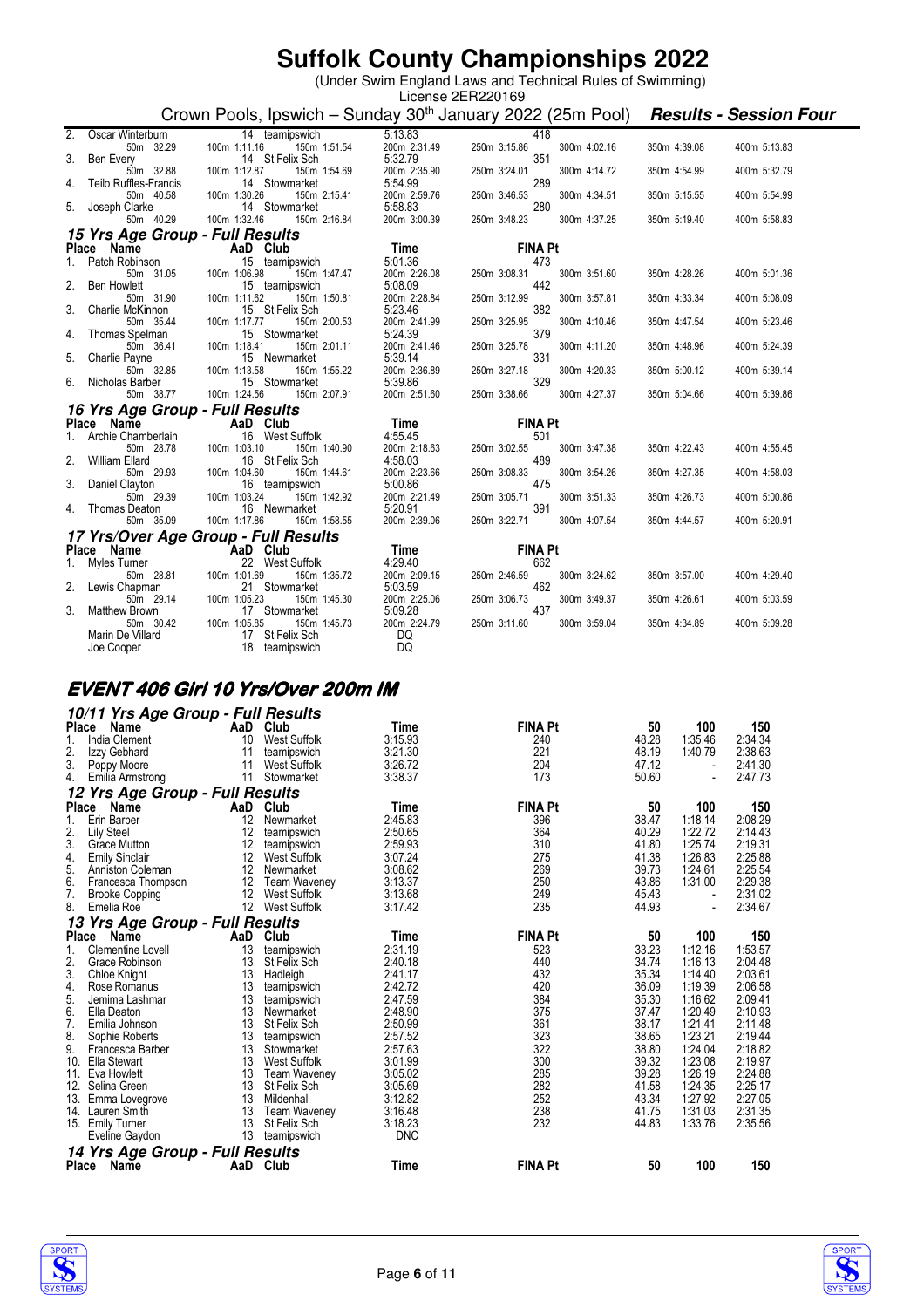(Under Swim England Laws and Technical Rules of Swimming)

|                                                         |          |                                    | License 2ER220169     |                                                                                               |                |                    |                    |
|---------------------------------------------------------|----------|------------------------------------|-----------------------|-----------------------------------------------------------------------------------------------|----------------|--------------------|--------------------|
|                                                         |          |                                    |                       | Crown Pools, Ipswich - Sunday 30 <sup>th</sup> January 2022 (25m Pool) Results - Session Four |                |                    |                    |
| Darcy Gladwell<br>1.                                    | 14       | teamipswich                        | 2:38.84               | 451                                                                                           | 35.07          | 1:15.63            | 2:03.71            |
| $\frac{2}{3}$<br><b>Bethany Crawley</b>                 | 14       | teamipswich                        | 2:39.99               | 441                                                                                           | 36.80          | 1:17.38            | 2:03.99            |
| Amelia Saunders                                         | 14       | Leiston                            | 2:41.27               | 431                                                                                           | 34.85          | 1:16.59            | 2:04.63            |
| 4.<br>Kiera Broad                                       |          | 14 West Suffolk                    | 2:41.91               | 426                                                                                           | 35.23          | 1:18.73            | 2:05.87            |
| 5.<br>Adrija Raudonyte                                  | 14       | Newmarket                          | 2:42.15               | 424                                                                                           | 35.87          | 1:14.73            | 2:05.77            |
| 6.<br>May Richardson                                    | 14       | Stowmarket                         | 2:48.57               | 377                                                                                           | 36.14          | 1:17.17            | 2:11.36            |
| 7.<br><b>Isabel Thomas</b>                              | 14       | Newmarket                          | 2:52.35               | 353                                                                                           | 38.45          | 1:18.74            | 2:14.77            |
| 8.<br>lona Tait                                         |          | 14 Deben                           | 2:53.94<br>2:54.10    | 343                                                                                           | 36.54          | 1:18.99            | 2:14.54            |
| 9.<br><b>Florence Davies</b>                            | 14       | Deben<br>14 Team Waveney           |                       | 342<br>329                                                                                    | 39.14<br>39.28 | 1:20.54<br>1:21.84 | 2:13.41            |
| 10. Imogen Ball<br>Annabel Nichols                      |          | 14 Leiston                         | 2:56.43<br>2:56.60    | 328                                                                                           |                | 1:26.22            | 2:14.82            |
| 11.<br>12. Layla Dowland                                |          | 14 Leiston                         | 2:58.10               | 320                                                                                           | 39.79<br>37.23 | 1:21.74            | 2:14.09<br>2:15.30 |
|                                                         |          |                                    |                       |                                                                                               |                |                    |                    |
| 15 Yrs Age Group - Full Results<br><b>Place</b><br>Name | AaD Club |                                    | Time                  | <b>FINA Pt</b>                                                                                | 50             | 100                | 150                |
| 1.<br><b>Charlotte Sanford</b>                          | 15       | St Felix Sch                       | 2:29.69               | 539                                                                                           | 31.17          | 1:10.21            | 1:53.48            |
| 2.<br>Ellen Duffield                                    | 15       | teamipswich                        | 2:34.15               | 494                                                                                           | 33.16          | 1:13.23            | 1:55.92            |
| 3.<br>Elizabeth Wright                                  |          | 15 West Suffolk                    | 2:36.15               | 475                                                                                           | 32.91          | 1:12.83            | 1:58.54            |
| 4.<br>Sophie Dowding                                    |          | 15 teamipswich                     | 2:37.67               | 461                                                                                           | 32.27          | 1:12.05            | 2:03.01            |
| 5.<br>Rebecca Brown                                     |          | 15 Stowmarket                      | 2:39.57               | 445                                                                                           | 34.24          | 1:15.33            | 2:03.47            |
| 6.<br>Eloise Perry                                      |          | 15 West Suffolk                    | 2:40.95               | 434                                                                                           | 33.80          | 1:14.37            | 2:02.82            |
| 7.<br>Gigi Gebhard                                      |          | 15 teamipswich                     | 2:42.44               | 422                                                                                           | 36.40          | 1:20.33            | 2:06.27            |
| 8.<br><b>Emily Knight</b>                               |          | 15 Hadleigh                        | 2:44.28               | 408                                                                                           | 35.69          | 1:16.14            | 2:08.07            |
| 9.<br>Katie Stebbings                                   |          | 15 Stowmarket                      | 2:45.10               | 402                                                                                           | 36.04          | 1:20.52            | 2:08.93            |
| 10.<br>Florence Talbot                                  |          | 15 Newmarket                       | 2:47.22               | 387                                                                                           | 35.91          | 1:18.39            | 2:09.42            |
| Phoebe Harpur-Davies<br>11.                             |          | 15 West Suffolk                    | 2:49.55               | 371                                                                                           | 33.98          | 1:17.61            | 2:08.56            |
| 12. Hannah McNicholas                                   |          | 15 Deben                           | 2:50.42               | 365                                                                                           | 34.54          | 1:16.59            | 2:09.41            |
| 13. Katy Gilbrook                                       |          | 15 West Suffolk                    | 2:51.56<br><b>DNC</b> | 358                                                                                           | 38.40          | 1:21.16            | 2:12.58            |
| Jersey Holmes<br>Lilia Clarkson                         |          | 15 Team Waveney<br>15 St Felix Sch | <b>DNC</b>            |                                                                                               |                |                    |                    |
| 16 Yrs Age Group - Full Results                         |          |                                    |                       |                                                                                               |                |                    |                    |
| Place Name                                              | AaD Club |                                    | Time                  | <b>FINA Pt</b>                                                                                | 50             | 100                | 150                |
| 1.<br>Matilda Bogle                                     | 16       | teamipswich                        | 2:23.10               | 617                                                                                           | 31.12          | 1:05.80            | 1:49.72            |
| 2.<br>Laura Alexander-High                              | 16       | teamipswich                        | 2:34.93               | 486                                                                                           | 34.68          | 1:16.97            | 1:58.96            |
| 3.<br><b>Connie Davies</b>                              |          | 16 Deben                           | 2:36.22               | 474                                                                                           | 33.17          | 1:11.27            | 1:59.85            |
| 4.<br>Isabelle Barber                                   | 16       | Stowmarket                         | 2:37.88               | 459                                                                                           | 34.76          | 1:13.05            | 2:01.98            |
| 5.<br><b>Romilly Marks</b>                              |          | 16 Newmarket                       | 2:40.54               | 437                                                                                           | 34.95          | 1:15.13            | 2:04.20            |
| 6.<br>Kiera Turner                                      |          | 16 Team Waveney                    | 2:46.36               | 393                                                                                           | 36.34          | 1:20.23            | 2:08.07            |
| 7.<br><b>Beatrice Gibbs</b>                             |          | 16 Newmarket                       | 2:47.20               | 387                                                                                           | 36.26          | 1:18.55            | 2:08.17            |
| 17 Yrs/Over Age Group - Full Results                    |          |                                    |                       |                                                                                               |                |                    |                    |
| Place<br>Name                                           | AaD Club |                                    | Time                  | <b>FINA Pt</b>                                                                                | 50             | 100                | 150                |
| Natalie Sanford<br>1.                                   | 18<br>17 | St Felix Sch                       | 2:21.52<br>2:22.17    | 638<br>629                                                                                    | 31.03<br>30.79 | 1:07.97<br>1:07.83 | 1:48.23<br>1:49.25 |
| 2.<br>Charlotte White<br>3.<br>Cerys Williams           |          | West Suffolk<br>18 West Suffolk    | 2:29.60               | 540                                                                                           | 31.04          | 1:09.06            | 1:54.17            |
| 4.<br>Madelyn Latimer-Hicks                             |          | 18 St Felix Sch                    | 2:30.04               | 535                                                                                           | 32.67          | 1:10.44            | 1:55.54            |
| 5.<br>Freya Harwood                                     |          | 18 St Felix Sch                    | 2:33.54               | 499                                                                                           | 32.03          | 1:12.05            | 1:57.06            |
| 6.<br><b>Tess Wesley</b>                                |          | 18 Newmarket                       | 2:35.79               | 478                                                                                           | 34.88          | 1:13.83            | 1:58.58            |
| 7.<br>Lily Bemmer                                       |          | 19 Deben                           | 2:36.38               | 473                                                                                           | 32.93          | 1:12.38            | 1:58.11            |
| 8.<br><b>Emily Cutting</b>                              |          | 17 West Suffolk                    | 2:38.97               | 450                                                                                           | 34.82          | 1:13.74            | 2:01.32            |
| 8.<br>Caitlin McNicholas                                |          | 17 Deben                           | 2:38.97               | 450                                                                                           | 34.69          | 1:14.57            | 2:00.55            |
| 10.<br>Georgina Stokes                                  |          | 18 Newmarket                       | 2:40.30               | 439                                                                                           | 34.49          | 1:15.46            | 2:01.93            |
| 11. Imogen Gotch                                        | 17       | West Suffolk                       | 2:42.12               | 424                                                                                           | 34.07          | 1:15.35            | 2:02.74            |
| 12. Laura Snelham                                       |          | 18 St Felix Sch                    | 2:42.70               | 420                                                                                           | 34.74          | 1:16.54            | 2:04.53            |
| 13. Amber Ridgeon                                       | 17       | Leiston                            | 3:08.01               | 272                                                                                           | 42.90          | 1:28.91            | 2:23.31            |
| <b>Holly Driver</b>                                     | 17       | St Felix Sch                       | <b>DNC</b>            |                                                                                               |                |                    |                    |
| Rosie Brooks                                            |          | 18 St Felix Sch                    | DQ                    |                                                                                               |                |                    |                    |
|                                                         |          |                                    |                       | <b>EVENT 407 FINAL OF EVENT 401 Girl 10/11 Yrs 100m Butterfly</b>                             |                |                    |                    |
| <b>Full Results</b>                                     |          |                                    |                       |                                                                                               |                |                    |                    |
| Place Name                                              | AaD Club |                                    | Time                  | <b>FINA Pt</b>                                                                                | 50             |                    |                    |
| Rebecca Luckett                                         |          | 11 Team Waveney                    | 1:40.28               | 161                                                                                           | 41.55          |                    |                    |

#### **EVENT 408 FINAL OF EVENT 401 Girl 12 Yrs 100m Butterfly**

|       | <b>Full Results</b> |     |              |         |                |       |
|-------|---------------------|-----|--------------|---------|----------------|-------|
| Place | Name                | AaD | Club         | Time    | <b>FINA Pt</b> | 50    |
|       | 1. Erin Barber      |     | Newmarket    | 1.26.60 | 250            | 39.24 |
| 2.    | Emelia Roe          |     | West Suffolk | 1:32.33 | 206            | 42.41 |

### **EVENT 409 FINAL OF EVENT 401 Girl 13 Yrs 100m Butterfly**

|                | <b>Full Results</b> |     |              |         |                |       |  |  |
|----------------|---------------------|-----|--------------|---------|----------------|-------|--|--|
| <b>Place</b>   | Name                | AaD | Club         | Time    | <b>FINA Pt</b> | 50    |  |  |
| $\mathbf{1}$ . | Grace Robinson      | 13  | St Felix Sch | 1:13.58 | 408            | 33.60 |  |  |
| 2.             | Jemima Lashmar      | 13  | teamipswich  | 1:15.26 | 382            | 34.30 |  |  |
| 3.             | Chloe Knight        | 13  | Hadleigh     | 1:19.30 | 326            | 35.62 |  |  |
|                | 4. Eveline Gaydon   | 13  | teamipswich  | 1:20.28 | 314            | 37.50 |  |  |
| 5.             | Rose Romanus        | 13  | teamipswich  | 1:21.51 | 300            | 37.39 |  |  |
| 6.             | Francesca Barber    | 13  | Stowmarket   | 1:23.13 | 283            | 38.63 |  |  |
| 7.             | Ella Stewart        | 13  | West Suffolk | 1:26.61 | 250            | 39.59 |  |  |
| 8.             | Sophie Roberts      | 13  | teamipswich  | 1:26.98 | 247            | 39.18 |  |  |

### **EVENT 410 FINAL OF EVENT 401 Girl 14 Yrs 100m Butterfly**

| <b>Full Results</b>  |             |     |                |    |
|----------------------|-------------|-----|----------------|----|
| <b>Place</b><br>Name | Club<br>AaD | ime | <b>FINA Pt</b> | 50 |



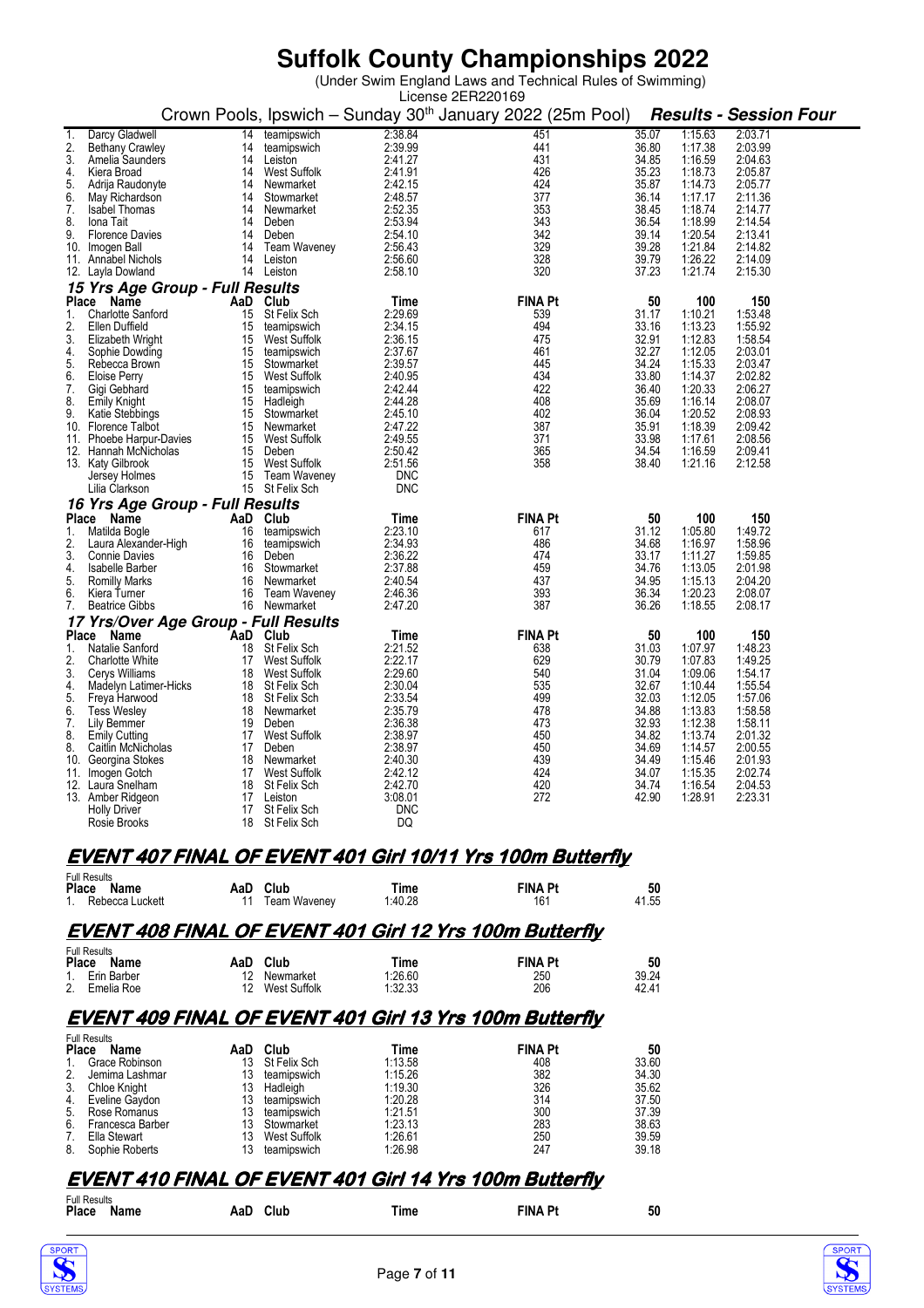(Under Swim England Laws and Technical Rules of Swimming)

|    | License 2ER220169  |    |              |            |                                                                        |       |                               |  |
|----|--------------------|----|--------------|------------|------------------------------------------------------------------------|-------|-------------------------------|--|
|    |                    |    |              |            | Crown Pools, Ipswich – Sunday 30 <sup>th</sup> January 2022 (25m Pool) |       | <b>Results - Session Four</b> |  |
|    | Amelia Saunders    | 14 | Leiston      | 1:12.26    | 431                                                                    | 33.87 |                               |  |
|    | 2. Darcy Gladwell  | 14 | teamipswich  | 1:13.71    | 406                                                                    | 34.64 |                               |  |
|    | 3. Kiera Broad     | 14 | West Suffolk | 1:14.26    | 397                                                                    | 35.03 |                               |  |
|    | 4. Bethany Crawley | 14 | teamipswich  | 1:18.90    | 331                                                                    | 36.59 |                               |  |
|    | 5. May Richardson  | 14 | Stowmarket   | 1:19.95    | 318                                                                    | 36.86 |                               |  |
| 6. | Isobelle Whittaker | 14 | Team Waveney | 1:26.67    | 250                                                                    | 39.47 |                               |  |
|    | 7. Sophie Fitsall  | 14 | Newmarket    | 1:26.69    | 249                                                                    | 40.18 |                               |  |
|    | Lavla Dowland      | 14 | Leiston      | <b>DNC</b> |                                                                        |       |                               |  |

### **EVENT 411 FINAL OF EVENT 401 Girl 15 Yrs 100m Butterfly**

|              | <b>Full Results</b>      |     |                 |         |                |       |  |
|--------------|--------------------------|-----|-----------------|---------|----------------|-------|--|
| <b>Place</b> | Name                     | AaD | Club            | Time    | <b>FINA Pt</b> | 50    |  |
| $1_{\cdot}$  | <b>Charlotte Sanford</b> |     | 15 St Felix Sch | 1:07.56 | 528            | 31.21 |  |
|              | 2. Sophie Dowding        | 15  | teamipswich     | 1:09.70 | 480            | 32.53 |  |
| 3.           | Eloise Perry             |     | 15 West Suffolk | 1:12.27 | 431            | 33.22 |  |
| 4.           | Jersey Holmes            |     | 15 Team Waveney | 1:13.71 | 406            | 33.60 |  |
|              | 5. Elizabeth Wright      |     | 15 West Suffolk | 1:13.83 | 404            | 33.61 |  |
| 6.           | Hannah McNicholas        | 15  | Deben           | 1:14.53 | 393            | 33.96 |  |
| 7.           | Gracie Brinkley          |     | 15 West Suffolk | 1:14.72 | 390            | 36.21 |  |
|              | 8. Phoebe Harpur-Davies  |     | 15 West Suffolk | 1:14.79 | 389            | 33.38 |  |

### **EVENT 412 FINAL OF EVENT 401 Girl 16 Yrs 100m Butterfly**

|       | <b>Full Results</b>   |     |                 |         |                |       |
|-------|-----------------------|-----|-----------------|---------|----------------|-------|
| Place | Name                  | AaD | Club            | Time    | <b>FINA Pt</b> | 50    |
|       | Beth Young            | 16  | teamipswich     | 1.07.70 | 524            | 30.64 |
| 2.    | Ellie Burwood         |     | 16 St Felix Sch | 1.11.64 | 442            | 31.55 |
| 3.    | <b>Romilly Marks</b>  | 16  | Newmarket       | 1:11.99 | 436            | 33.38 |
| 4.    | Isabelle Barber       | 16  | Stowmarket      | 1:15.92 | 372            | 34.14 |
| 5.    | <b>Beatrice Gibbs</b> | 16  | Newmarket       | 1:18.96 | 330            | 36.20 |
| 6.    | Chloe Veal            | 16  | teamipswich     | 1:19.81 | 320            | 36.64 |

### **EVENT 413 FINAL OF EVENT 401 Girl 17 Yrs/Over 100m Butterfly**

|              | <b>Full Results</b>    |     |                 |         |                |       |
|--------------|------------------------|-----|-----------------|---------|----------------|-------|
| <b>Place</b> | <b>Name</b>            | AaD | Club            | Time    | <b>FINA Pt</b> | 50    |
|              | <b>Charlotte White</b> |     | West Suffolk    | 1:03.63 | 632            | 30.03 |
| 2.           | Natalie Sanford        |     | 18 St Felix Sch | 1:05.47 | 580            | 30.68 |
| 3.           | Cervs Williams         | 18  | West Suffolk    | 1:06.30 | 558            | 31.49 |
| 4.           | Helena Hall            |     | Deben           | 1:08.31 | 510            | 30.96 |
| 5.           | Freva Harwood          |     | 18 St Felix Sch | 1:08.69 | 502            | 31.74 |
| 6.           | Madelyn Latimer-Hicks  |     | 18 St Felix Sch | 1:10.06 | 473            | 32.34 |
|              | Abigail Crawley        |     | teamipswich     | DQ      |                |       |



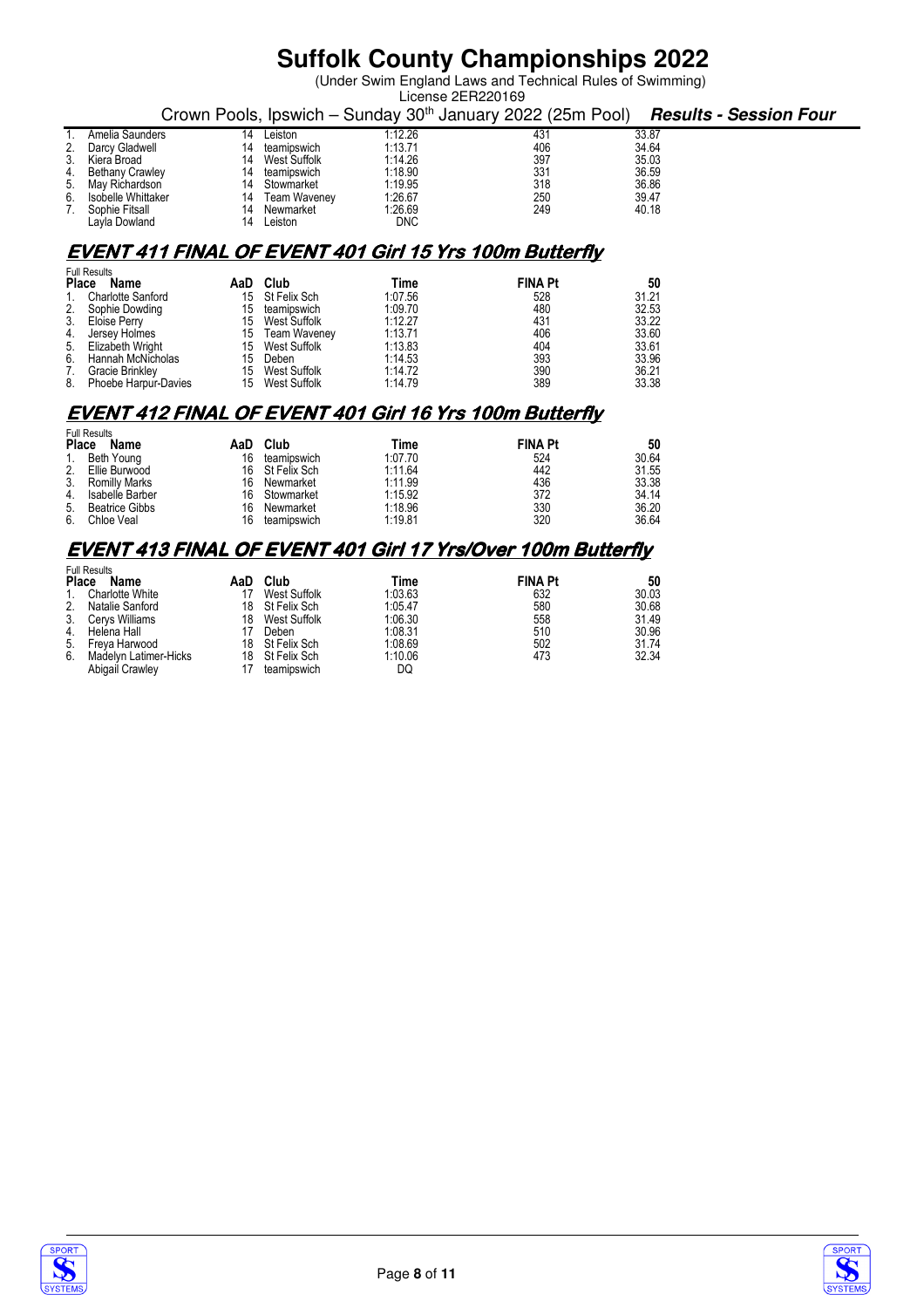(Under Swim England Laws and Technical Rules of Swimming) License 2ER220169

Crown Pools, Ipswich – Sunday 30th January 2022 (25m Pool) **Results - Session Four**

## **EVENT 414 FINAL OF EVENT 402 Boy 10/11 Yrs 50m Breaststroke**

| <b>Full Results</b> |                   |     |                 |       |                |
|---------------------|-------------------|-----|-----------------|-------|----------------|
| <b>Place</b>        | Name              | AaD | Club            | Time  | <b>FINA Pt</b> |
| 1. Janos Csepely    |                   | 11  | teamipswich     | 43.74 | 192            |
| 2.                  | Rex Harrison      |     | Stowmarket      | 49.65 | 131            |
|                     | Rhys Watsham      |     | 11 St Felix Sch | 50.45 | 125            |
|                     | Freddy Nicholls   |     | Leiston         | 50.60 | 124            |
| Jake Battle<br>5.   |                   | 11  | Stowmarket      | 50.88 | 122            |
| 6.                  | Noah Turna        |     | Leiston         | 51.09 | 120            |
|                     | James Vellacott   | 11  | teamipswich     | 51.12 | 120            |
| 8.                  | Dexter Winterburn | 11  | teamipswich     | 51.90 | 115            |
|                     |                   |     |                 |       |                |

### **EVENT 415 FINAL OF EVENT 402 Boy 12 Yrs 50m Breaststroke**

|              | <b>Full Results</b> |     |                 |       |                |  |  |
|--------------|---------------------|-----|-----------------|-------|----------------|--|--|
| <b>Place</b> | Name                | AaD | Club            | Time  | <b>FINA Pt</b> |  |  |
|              | William Jones       | 12  | teamipswich     | 40.51 | 242            |  |  |
|              | Orlando Whiting     |     | 12 St Felix Sch | 40.80 | 237            |  |  |
| 3.           | Haiden Hall         | 12  | Deben           | 42.96 | 203            |  |  |
| 4.           | Richard Levell      | 12  | West Suffolk    | 45.69 | 168            |  |  |
| 5.           | Attila Mozes        | 12  | teamipswich     | 48.24 | 143            |  |  |
| 6.           | James Whittaker     | 12  | Team Waveney    | 50.35 | 126            |  |  |
| 7.           | Ethan Wallis        |     | 12 St Felix Sch | 53.44 | 105            |  |  |
| 8.           | Jacob Emms          |     | Stowmarket      | 55.90 | 92             |  |  |

### **EVENT 416 FINAL OF EVENT 402 Boy 13 Yrs 50m Breaststroke**

|                | <b>Full Results</b>    |     |              |       |                |  |  |
|----------------|------------------------|-----|--------------|-------|----------------|--|--|
| <b>Place</b>   | Name                   | AaD | Club         | Time  | <b>FINA Pt</b> |  |  |
| $\mathbf{1}$ . | Charlie Ruddell        | 13  | teamipswich  | 36.28 | 337            |  |  |
| 2.             | Jude Gunner            | 13  | St Felix Sch | 38.30 | 286            |  |  |
| 3.             | George Everett         | 13  | West Suffolk | 39.85 | 254            |  |  |
| 4.             | Sam Jackson            | 13  | Deben        | 40.57 | 241            |  |  |
| 5.             | <b>Will Rilev</b>      | 13  | teamipswich  | 41.46 | 225            |  |  |
| 6.             | Finlay Blagg           | 13  | Stowmarket   | 41.56 | 224            |  |  |
| 7.             | Samuel Chamberlain     | 13  | West Suffolk | 42.10 | 215            |  |  |
| 8.             | <b>Isaac Robertson</b> |     | Newmarket    | 42.61 | 208            |  |  |

### **EVENT 417 FINAL OF EVENT 402 Boy 14 Yrs 50m Breaststroke**

| <b>Full Results</b> |                                                                                                     |             |                                                                                                    |                |  |  |
|---------------------|-----------------------------------------------------------------------------------------------------|-------------|----------------------------------------------------------------------------------------------------|----------------|--|--|
| Name                | AaD                                                                                                 | Club        | Time                                                                                               | <b>FINA Pt</b> |  |  |
|                     | 14                                                                                                  | teamipswich | 35.17                                                                                              | 370            |  |  |
|                     |                                                                                                     |             | 36.42                                                                                              | 333            |  |  |
| Daniel Turner       |                                                                                                     |             | 37.16                                                                                              | 313            |  |  |
|                     |                                                                                                     |             | 37.27                                                                                              | 310            |  |  |
|                     |                                                                                                     |             | 37.42                                                                                              | 307            |  |  |
| Joseph Clarke       | 14                                                                                                  |             | 37.74                                                                                              | 299            |  |  |
| Max Nicholls        | 14                                                                                                  | Leiston     | 38.26                                                                                              | 287            |  |  |
|                     | 14                                                                                                  |             | 39.48                                                                                              | 261            |  |  |
|                     | <b>Place</b><br>Alex Harrop<br>Ben Every<br>Ethan Thomson<br>Teilo Ruffles-Francis<br>Ewan Coackley |             | 14 St Felix Sch<br>14 Team Waveney<br>14 teamipswich<br>14 Stowmarket<br>Stowmarket<br>teamipswich |                |  |  |

### **EVENT 418 FINAL OF EVENT 402 Boy 15 Yrs 50m Breaststroke**

|              | <b>Full Results</b> |     |                 |       |                |  |  |
|--------------|---------------------|-----|-----------------|-------|----------------|--|--|
| <b>Place</b> | Name                | AaD | Club            | Time  | <b>FINA Pt</b> |  |  |
| 1.           | Patch Robinson      | 15  | teamipswich     | 33.35 | 434            |  |  |
| 2.           | Charlie McKinnon    |     | 15 St Felix Sch | 33.85 | 415            |  |  |
| 3.           | Luke Wilson         |     | 15 Team Waveney | 35.21 | 368            |  |  |
| 4.           | Thomas Spelman      |     | 15 Stowmarket   | 35.27 | 366            |  |  |
| 5.           | Ben Howlett         |     | 15 teamipswich  | 35.52 | 359            |  |  |
| 6.           | Nathan Birchenough  |     | 15 St Felix Sch | 36.31 | 336            |  |  |
| 7.           | Samuel Everett      | 15  | West Suffolk    | 37.15 | 313            |  |  |
| 8.           | Charlie Payne       | 15  | Newmarket       | 38.29 | 286            |  |  |

### **EVENT 419 FINAL OF EVENT 402 Boy 16 Yrs 50m Breaststroke**

|                | <b>Full Results</b>   |     |                 |       |                |  |  |
|----------------|-----------------------|-----|-----------------|-------|----------------|--|--|
| Place          | Name                  | AaD | Club            | Time  | <b>FINA Pt</b> |  |  |
| $\mathbf{1}$ . | William Ellard        |     | 16 St Felix Sch | 32.38 | 474            |  |  |
| 2.             | Luka Page             | 16  | West Suffolk    | 32.42 | 472            |  |  |
|                | 3. Archie Chamberlain | 16  | West Suffolk    | 32.61 | 464            |  |  |
| 4.             | Joseph McGonigle      | 16  | Newmarket       | 34.34 | 397            |  |  |
| 5.             | Daniel Prvke          | 16  | Deben           | 34.64 | 387            |  |  |
| 6.             | Thomas Deaton         | 16  | Newmarket       | 34.97 | 376            |  |  |
| 7.             | Raven Dodsworth       | 16  | Newmarket       | 35.48 | 360            |  |  |
| 8.             | Samuel Tolputt        | 16  | Deben           | 36.32 | 336            |  |  |



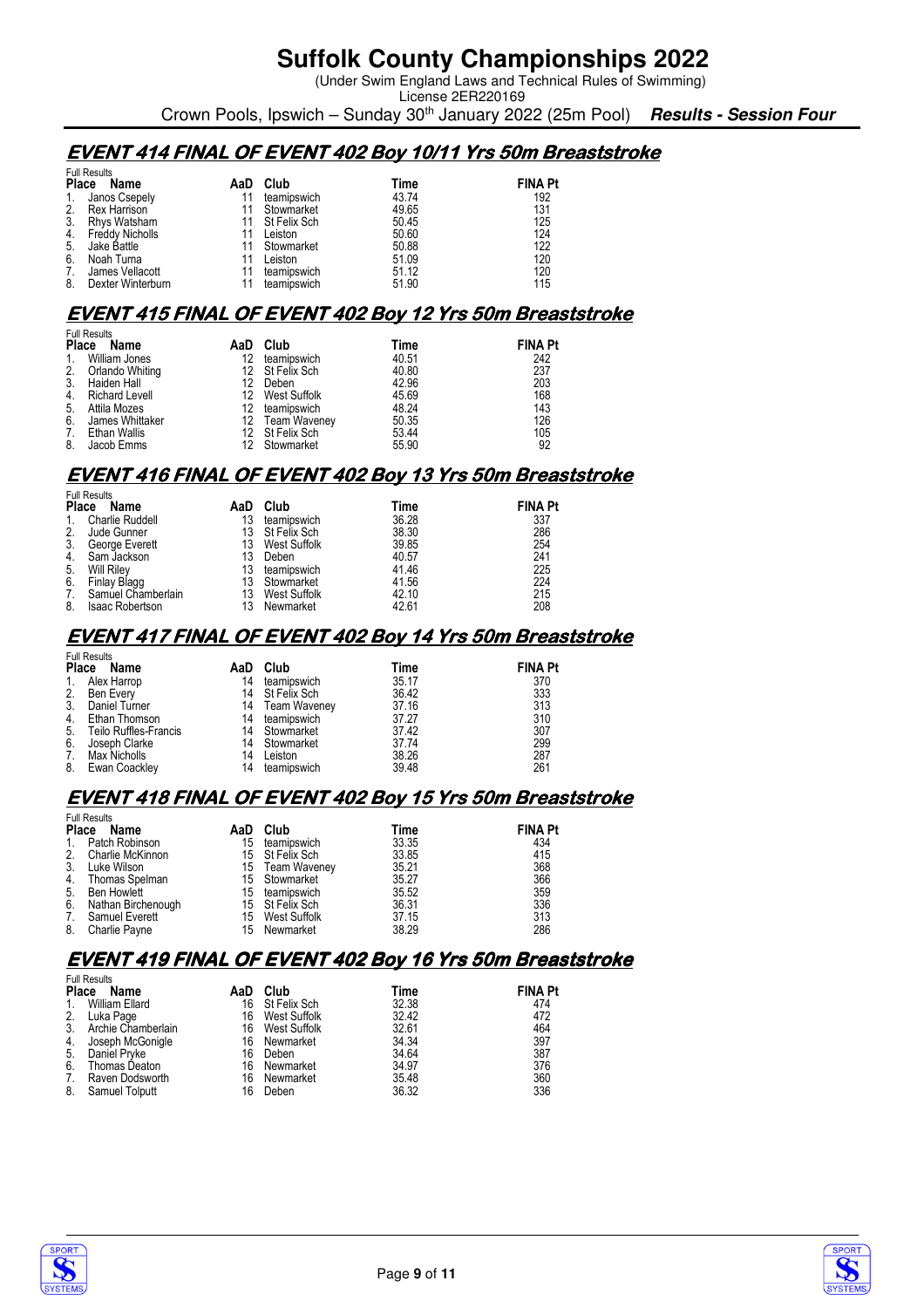(Under Swim England Laws and Technical Rules of Swimming) License 2ER220169

Crown Pools, Ipswich – Sunday 30th January 2022 (25m Pool) **Results - Session Four**

### **EVENT 420 FINAL OF EVENT 402 Boy 17 Yrs/Over 50m Breaststroke**

|                | <b>Full Results</b> |     |                 |       |                |  |  |
|----------------|---------------------|-----|-----------------|-------|----------------|--|--|
| <b>Place</b>   | Name                | AaD | Club            | Time  | <b>FINA Pt</b> |  |  |
| $\mathbf{1}$ . | Henry King          | 19  | West Suffolk    | 29.75 | 611            |  |  |
| 2.             | Thomas Page         | 18  | West Suffolk    | 29.90 | 602            |  |  |
|                | 3. Harvey Hall      | 19  | Deben           | 30.27 | 580            |  |  |
|                | 4. Lewis Chapman    |     | Stowmarket      | 30.67 | 558            |  |  |
| 5.             | Sam Perkins         | 20  | teamipswich     | 31.20 | 530            |  |  |
| 6.             | Myles Turner        |     | 22 West Suffolk | 31.60 | 510            |  |  |
| 7.             | Matthew Debenham    | 18  | teamipswich     | 32.41 | 472            |  |  |
| 8.             | Edward Merhan       |     | West Suffolk    | 32.91 | 451            |  |  |

#### **EVENT 421 FINAL OF EVENT 403 Girl 10/11 Yrs 50m Backstroke**

|              | <b>Full Results</b>    |     |                     |       |                |  |  |  |
|--------------|------------------------|-----|---------------------|-------|----------------|--|--|--|
| <b>Place</b> | Name                   | AaD | Club                | Time  | <b>FINA Pt</b> |  |  |  |
|              | Maelys Jacquet         |     | Felixstowe          | 41.11 | 241            |  |  |  |
| 2.           | Casey Hopewell-Campion | 11  | Newmarket           | 41.16 | 240            |  |  |  |
| 3.           | India Clement          | 10  | <b>West Suffolk</b> | 41.73 | 230            |  |  |  |
| 4.           | Sophie Knight          | 10  | Hadleigh            | 42.08 | 225            |  |  |  |
| 5.           | Beau Waterhouse        |     | Newmarket           | 42.30 | 221            |  |  |  |
| 6.           | Izzy Gebhard           |     | teamipswich         | 42.34 | 221            |  |  |  |
| 7.           | <b>Isla Coackley</b>   |     | teamipswich         | 42.85 | 213            |  |  |  |
| 8.           | Poppy Moore            |     | West Suffolk        | 44.71 | 187            |  |  |  |

#### **EVENT 422 FINAL OF EVENT 403 Girl 12 Yrs 50m Backstroke**

|              | <b>Full Results</b> |     |                 |       |                |  |  |  |
|--------------|---------------------|-----|-----------------|-------|----------------|--|--|--|
| <b>Place</b> | Name                | AaD | Club            | Time  | <b>FINA Pt</b> |  |  |  |
| $1_{\cdot}$  | Erin Barber         | 12  | Newmarket       | 33.74 | 436            |  |  |  |
|              | 2. Lily Steel       | 12  | teamipswich     | 34.61 | 404            |  |  |  |
|              | 3. Nicole Peddelty  |     | 12 teamipswich  | 37.20 | 325            |  |  |  |
| 4.           | Anniston Coleman    | 12  | Newmarket       | 37.83 | 309            |  |  |  |
|              | 5. Emily Sinclair   |     | 12 West Suffolk | 38.06 | 304            |  |  |  |
| 6.           | Isabella Bryan      | 12  | teamipswich     | 39.30 | 276            |  |  |  |
| 7.           | Francesca Thompson  |     | 12 Team Waveney | 39.96 | 262            |  |  |  |
| 8.           | Brooke Copping      | 12  | West Suffolk    | 40.82 | 246            |  |  |  |

#### **EVENT 423 FINAL OF EVENT 403 Girl 13 Yrs 50m Backstroke**

|                | <b>Full Results</b>    |     |                 |       |                |  |  |  |
|----------------|------------------------|-----|-----------------|-------|----------------|--|--|--|
| <b>Place</b>   | Name                   | AaD | Club            | Time  | <b>FINA Pt</b> |  |  |  |
| $\mathbf{1}$ . | Chloe Knight           | 13  | Hadleigh        | 32.44 | 491            |  |  |  |
| 2.             | Clementine Lovell      | 13  | teamipswich     | 33.99 | 427            |  |  |  |
| 3.             | Sophie Roberts         | 13  | teamipswich     | 34.38 | 412            |  |  |  |
| 4.             | Grace Robinson         |     | 13 St Felix Sch | 34.95 | 392            |  |  |  |
| 5.             | Emilia Johnson         |     | 13 St Felix Sch | 35.04 | 389            |  |  |  |
| 6.             | Jemima Lashmar         | 13  | teamipswich     | 35.20 | 384            |  |  |  |
| 7.             | Miley Wilson-Mansfield | 13  | Newmarket       | 35.29 | 381            |  |  |  |
| 8.             | Erin Uttridge          | 13  | teamipswich     | 35.78 | 366            |  |  |  |

### **EVENT 424 FINAL OF EVENT 403 Girl 14 Yrs 50m Backstroke**

|       | <b>Full Results</b>    |     |             |       |                |  |  |
|-------|------------------------|-----|-------------|-------|----------------|--|--|
| Place | Name                   | AaD | Club        | Time  | <b>FINA Pt</b> |  |  |
| 1.    | Adrija Raudonyte       | 14  | Newmarket   | 32.62 | 483            |  |  |
| 2.    | Darcy Gladwell         | 14  | teamipswich | 32.99 | 467            |  |  |
| 3.    | <b>Isabel Thomas</b>   | 14  | Newmarket   | 33.94 | 429            |  |  |
| 4.    | Lily Brandt            | 14  | Newmarket   | 34.61 | 404            |  |  |
| 5.    | <b>Florence Davies</b> | 14  | Deben       | 35.37 | 379            |  |  |
| 6.    | Nell Motts             | 14  | Hadleigh    | 35.65 | 370            |  |  |
| 7.    | Amelia Saunders        | 14  | Leiston     | 35.73 | 367            |  |  |
| 8.    | Anna Flowers           | 14  | Leiston     | 35.78 | 366            |  |  |

### **EVENT 425 FINAL OF EVENT 403 Girl 15 Yrs 50m Backstroke**

|              | <b>Full Results</b> |     |                 |       |                |  |  |  |
|--------------|---------------------|-----|-----------------|-------|----------------|--|--|--|
| <b>Place</b> | Name                | AaD | Club            | Time  | <b>FINA Pt</b> |  |  |  |
| 1.           | Chloe Armstrong     | 15  | teamipswich     | 31.79 | 522            |  |  |  |
| 2.           | Sophie Dowding      | 15  | teamipswich     | 32.46 | 490            |  |  |  |
| 3.           | Lilia Clarkson      |     | 15 St Felix Sch | 33.35 | 452            |  |  |  |
| 4.           | <b>Emily Knight</b> | 15  | Hadleigh        | 33.56 | 443            |  |  |  |
| 5.           | Natalie Taylor      |     | 15 St Felix Sch | 33.57 | 443            |  |  |  |
| 6.           | Megan Barker        | 15  | West Suffolk    | 33.71 | 437            |  |  |  |
| 7.           | Sophie Pennington   | 15  | teamipswich     | 34.54 | 407            |  |  |  |
| 8.           | Francesca Freeman   | 15  | West Suffolk    | 34.69 | 401            |  |  |  |

#### **EVENT 426 FINAL OF EVENT 403 Girl 16 Yrs 50m Backstroke**

| <b>Full Results</b> |  |  |          |      |                |  |  |  |
|---------------------|--|--|----------|------|----------------|--|--|--|
| Place Name          |  |  | AaD Club | Time | <b>FINA Pt</b> |  |  |  |
|                     |  |  |          |      |                |  |  |  |